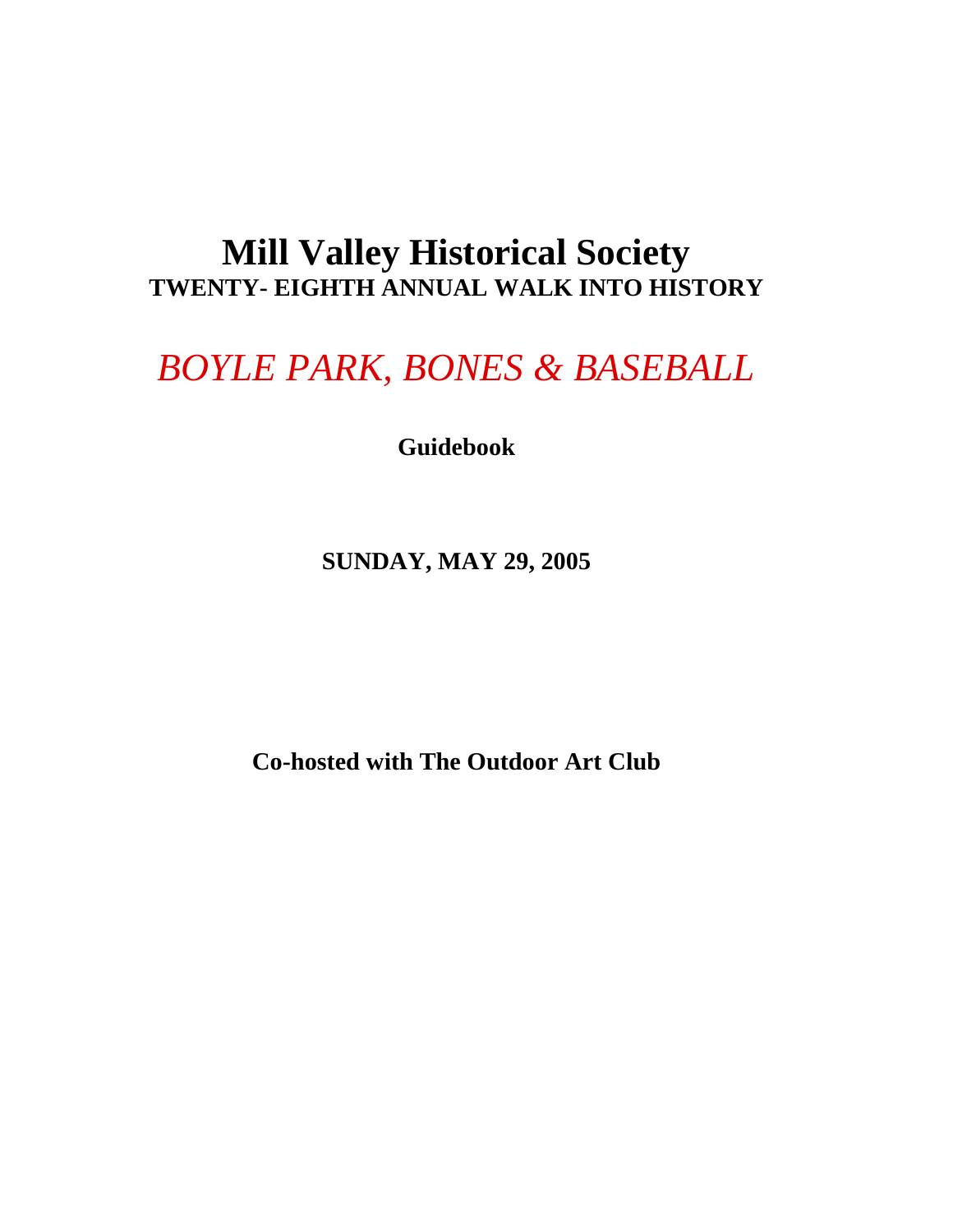## **TO THE GUIDES:**

This is the 28th year that the Mill Valley Historical Society has organized a Walk-Into-History thanks to the efforts of hundreds of volunteers working throughout the year as well as on the day of the Walk.

Guides are special volunteers with a responsibility to provide a group of walkers with an interesting, informative, enjoyable and safe experience.

Several guides have been leading these walks for many years. The fact that they continue to volunteer to be a guide is an indication of their enjoyment.

If this is your first year as a guide, we welcome you and hope you will find as much pleasure in learning and sharing the history of Mill Valley as the "old timers<sup>"</sup> do.

*Guidebook Editor*: Chuck Oldenburg

*Guidebook Research*: Donna Carillo, Marie Moraes Filippi, Beth Koelker, Lucy Milloer, Joan Murray, Laureen Novak, Jackie Sepulvida, Gene Stocking

*Guide leader:* Barbara Ford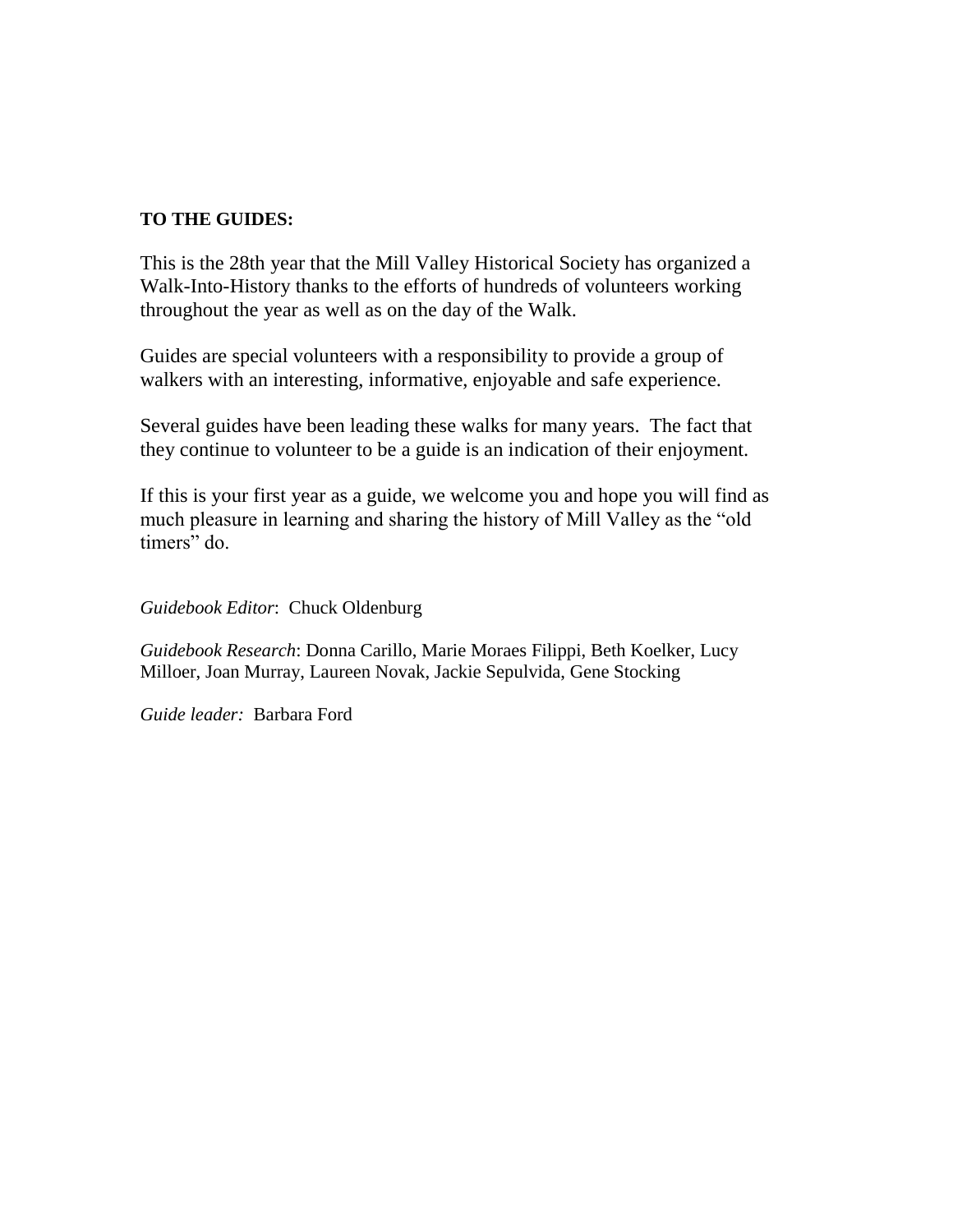## **TIPS AND TRICKS FOR GUIDES**

Thank you for being a Walk-Into-History guide. Welcome to those who are leading a walk for the first time. We hope you enjoy the experience as much as the returning guides who tell us they look forward to the experience.

To be a successful guide requires a commitment of time, energy and preparation. The objective is to provide good leadership and well-presented historical information. It is essential that you have the desire and devotion to offer your group an informative and enjoyable Walk-Into-History. The following instructions can make your job easier:

1. Read the guidebook several times to familiarize your self with its contents. You will be better able to energize your presentation and connect with your audience if you impart the information in your own words.

2. Practice the walk several times. Each guide is required to go on two walks that are conducted by a guide trainer. You should also do one or more practice walks with a friend who can give you feedback on your presentation.

3. Be a strong leader. Keep your group together. At each stop, face the group with your back to what you are describing. Make eye contact.

4. Dont try to cover everything in the guidebook. Focus on what you believe is particularly interesting at each stop.

5. Do not read from the guidebook. Use it for reference only. Tell the story, show pertinent photos and encourage comments and questions. When appropriate, resort to, "Wait a minute - Ill check the Guidebook."

6. Welcome any information that walkers may wish to contribute. Make a note of it and pass it on to the guide leader, Barbara Ford., after the walk.

Guides and walkers have enjoyed the annual Walk-Into-History for almost three decades. Good luck, have fun and enjoy the experience of leading a group of walkers interested in the history of Mill Valley.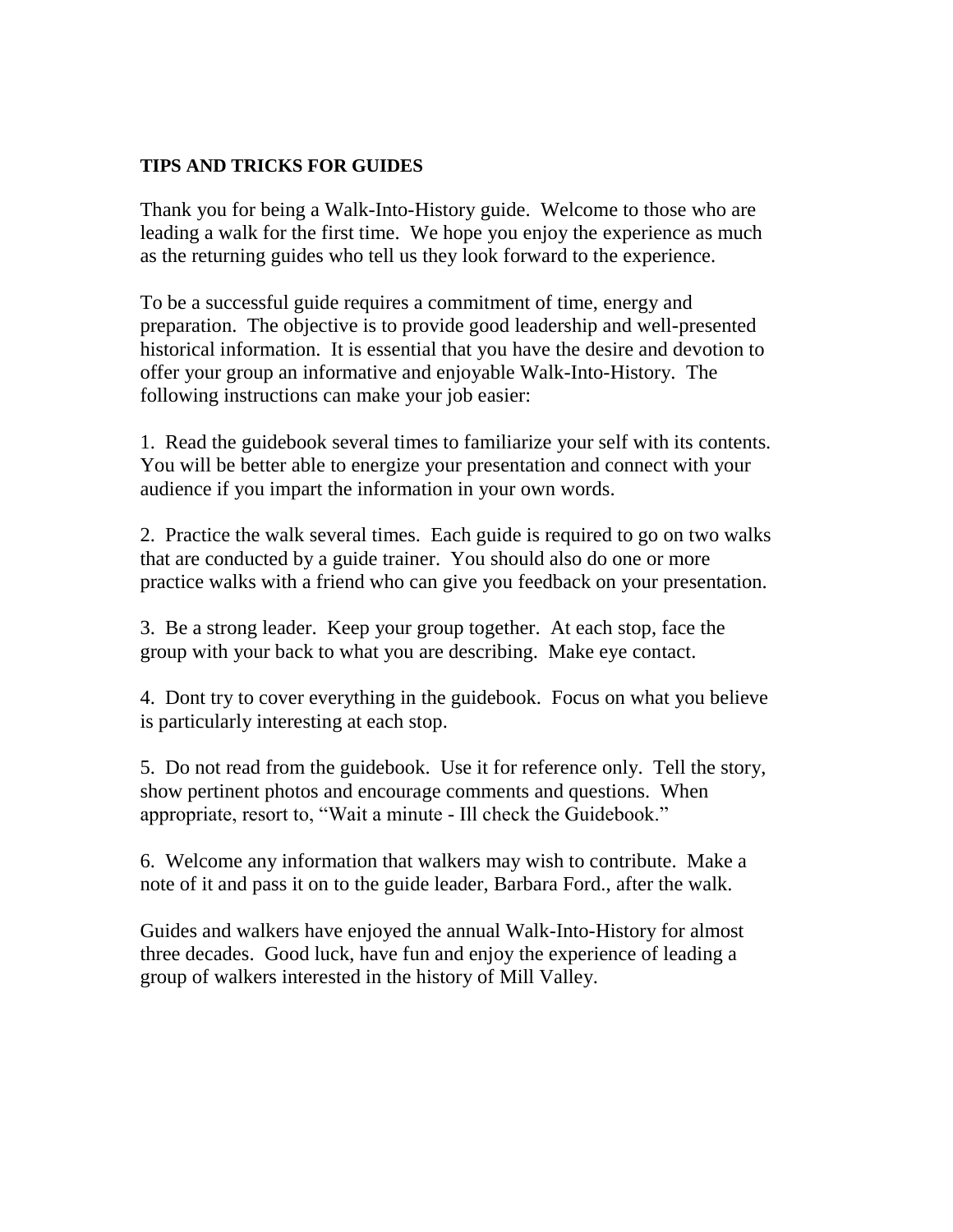## *Lead the group outside the Outdoor Art Club side gate onto*

*West Blithedale where you can start the Walk Into History with an* 

*introduction and safety instructions*

## **INTRODUCTION**

This year marks the 28th Walk Into History sponsored by the Mill Valley Historical Society. Lucretia Hansen Little had been Mill Valleys Town Clerk and official historian. In 1977, illness forced her to retire and move away. A group of interested people established a Historical Society. Their primary goal was to make available all historical material relating to Mill Valley, including the invaluable collection of books, pictures and documents collected by Mrs. Little. Other goals established at the outset were:

- 1. Work for the library in all matters relating to the History Room
- 2. Take responsibility for the popular First Wednesday Programs
- 3. Continue the Oral History Program.

Today we will walk from the Outdoor Art Club through the Sunnyside and Boyle Tracts to Boyle Park, Manor Terrace and the Tennis Club. We will make 27 stops of historical interest. The time required is about two hours. The total distance is 1.9 miles.

For the most part the walk is on level or slightly sloping streets. The high point will be on top of Cypress Knoll, site of the historic Boyle house. Last year workers discovered the remains of three bodies buried under the house. They had been buried there before the house was built.

## **SAFETY**

Most of the walk will be on sidewalks, although a few streets have none. The appropriate side of the street is identified for each sidewalk as are crosswalks at required street crossings. Please stay together and be alert for cars and bicycles.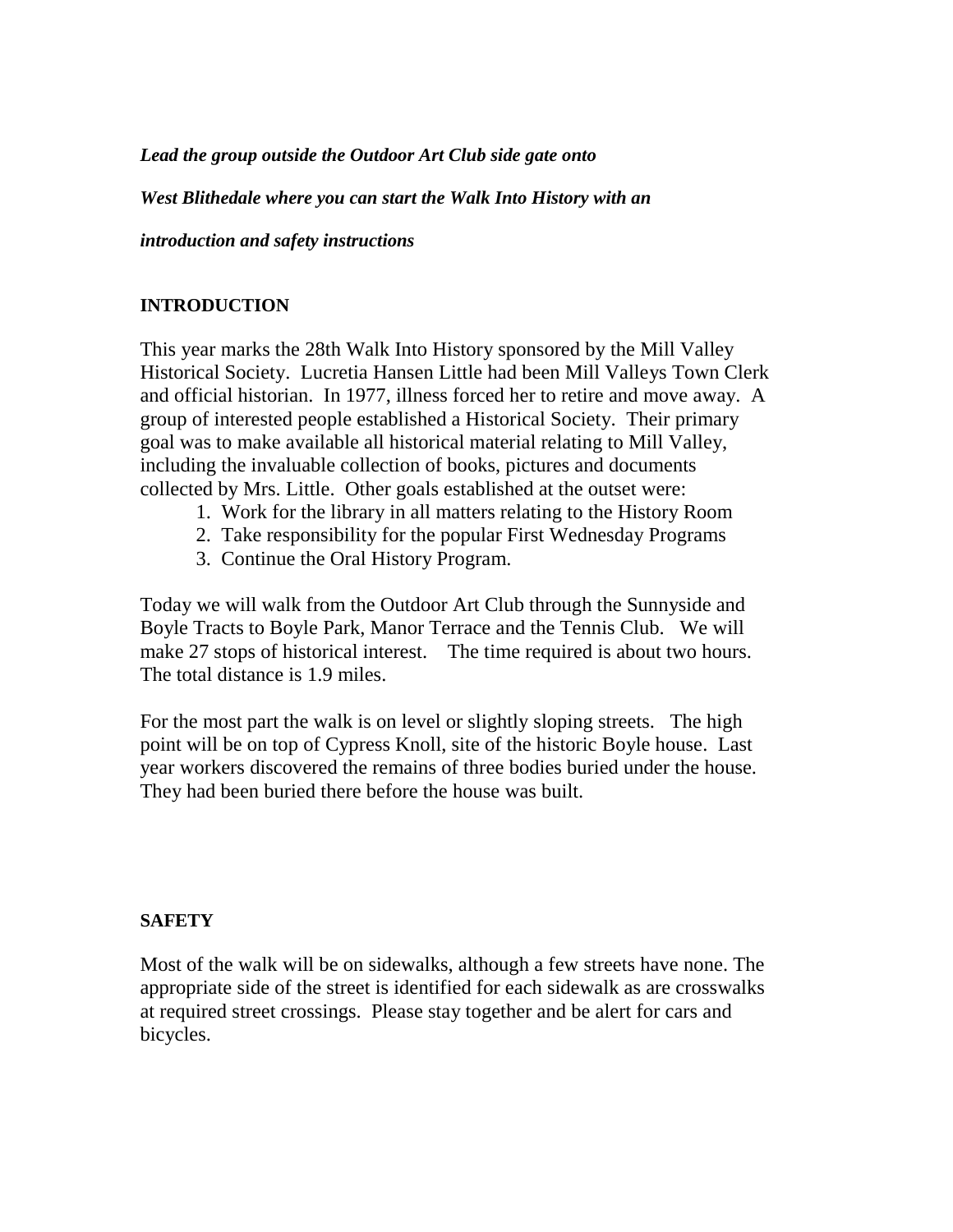## **SUNNYSIDE TRACT**

Our walk begins with stops at homes in the Sunnyside Tract. In the 19th century, there had been a long legal battle over the ownership of the tracts 46 acres. Finally, in 1901 San Francisco real estate developers Lyon & Hoag bought the land, subdivided it into 180 lots and came up with the name. The standard lot size was 50x25 feet. Prices were in the \$500 to \$750 range.

*Cross West Blithedale at cross walk in front of OAC, turn right onto East Blithedale and proceed to Sunnyside. Go behind the old post office at 55 Sunnyside where it is quiet.*

## **STOP # 1 In back of 55 Sunnyside**

## **55 Sunnyside**

**In 1939, the federal government purchased this site for \$16,500. There were three houses on the site. One house was demolished. It belonged to the Costas, owners of a local creamery. The other two were moved to other sites in the Sunnyside Tract, one to 11 Grove and the other to 34 Mountain View where we will soon see it. A post office was constructed in the Spanish Mission revival architecture typical of a government building at that time. The post office opened in 1940.** 

**Shortly after Pearl Harbor, in January 1942 an emergency receiving hospital was established in the basement. The reinforced concrete belowsurface station was considered to be the best place for safety in Mill Valley in case of bombing or other enemy action. Ten beds were set up. Additional beds and supplies were held in reserve at Park School. It was expected that this casualty station would not be used as such unless in an emergency, regular hospitals were not available. All cases would be taken to hospitals if possible.**

**In 1982, the present larger post office opened on Lomita Drive in the Alto Shopping area. This building was sold to Smith & Hawken which remodeled it for their use as offices. Since then a variety of companies has occupied the office space. The present occupant is Kantola Productions which produces training videos for businesses.** 

*Return to front of building to note eagle over doorway. Turn left onto Sunnyside. Walk on sidewalk on left. Cross Hill. Cross Sunnyside. Walk on sidewalk on left side of Hill.*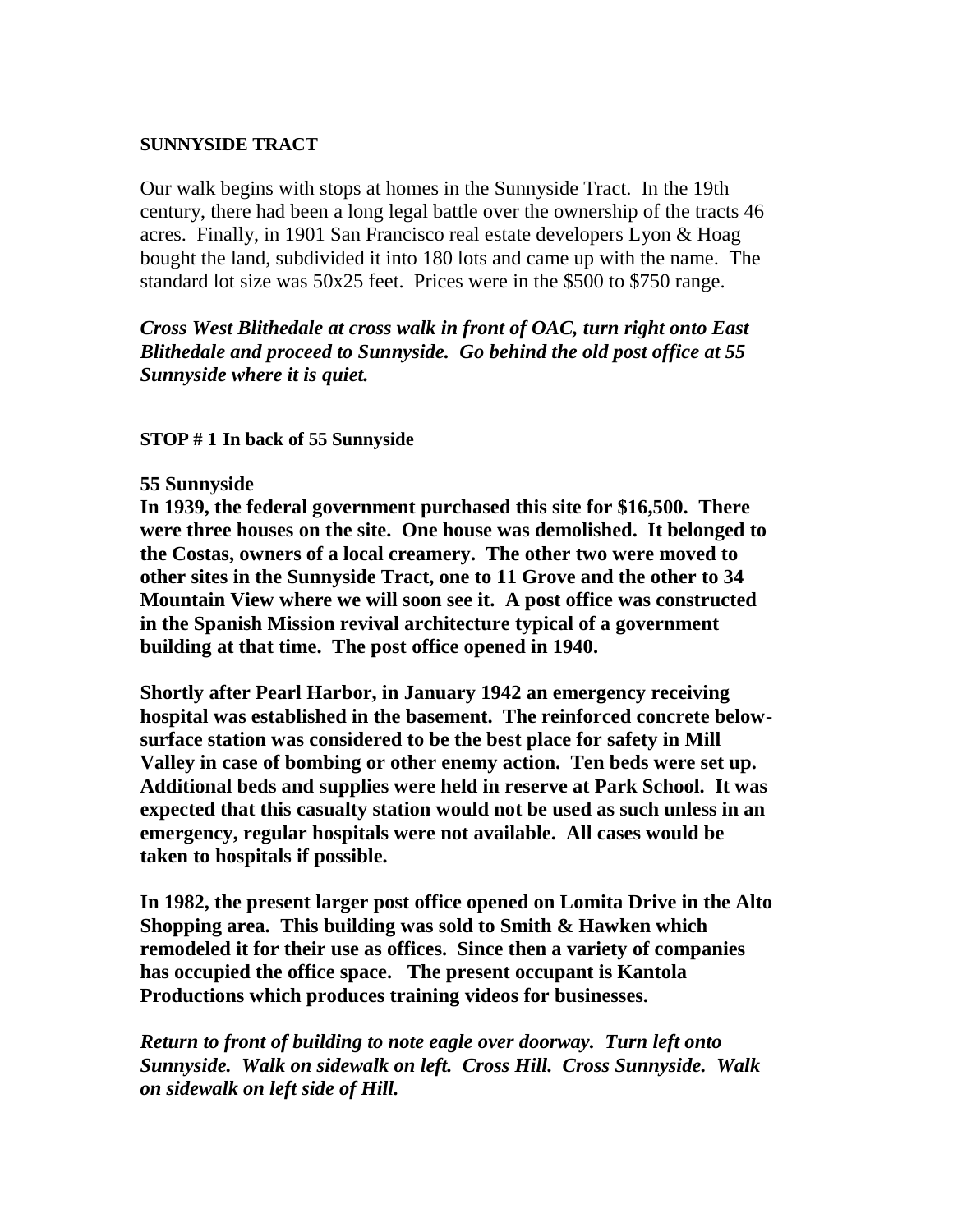## **STOP # 2 In front of 46 Hill**

#### **46 Hill Street**

**This house was built in the 1930's for Ann and Ralph Tieman, who with his brother-in-law, Bill Dux (pronounced Dukes), owned Tamalpais Hardware. We will see the Dux house at 92 Buena Vista near the end of the walk. Ralph Tieman was mayor of Mill Valley from 1941 to 1944. At that time, the term of the mayor was four years - today it is one year.**

*Turn left on Mountain View. Walk on sidewalk on left.*

**STOP # 3 In front of 19 Mountain View**

## **19 Mountain View**

**This house is on Lot no. 17 of the Sunnyside Tract. Emma Lackewandt and Russell Symes were married June 14 1922. On November 8, 1922, they borrowed \$1400 from T. J. Sewell and S. F. Elkins of the Mill Valley Lumber Company at 1% interest. They used the cash to buy the lot from A. E. Anderson.**

**At the age of 19, Russell Symes started working as a plumber. He then went to sea for 18 months. When he returned, he worked for Walter Muntz and then for Tony Varneys Plumbing. In 1922, he opened his own plumbing business. At that time, he and his wife lived on East Blithedale. In 1924, he built a plumbing shop at the back of this property - total cost was \$1807.**

## *[Look for the shop building at the end of the driveway]*

**A contractor, Benjamin B. Nelson, built the house in 1925. Mr. and Mrs. Symes raised their daughter, Carlma, here.**

**Russell retired from Russell Symes Plumbing and Tinning in January 1939. Ralph Brott took over the business in 1940, and named it Ralph Brott Plumbing. Mrs. Symes continued to rent the plumbing shop to Ralph Brott until 1990 when she sold the property.** 

**(proceed to Stop #4 next page)**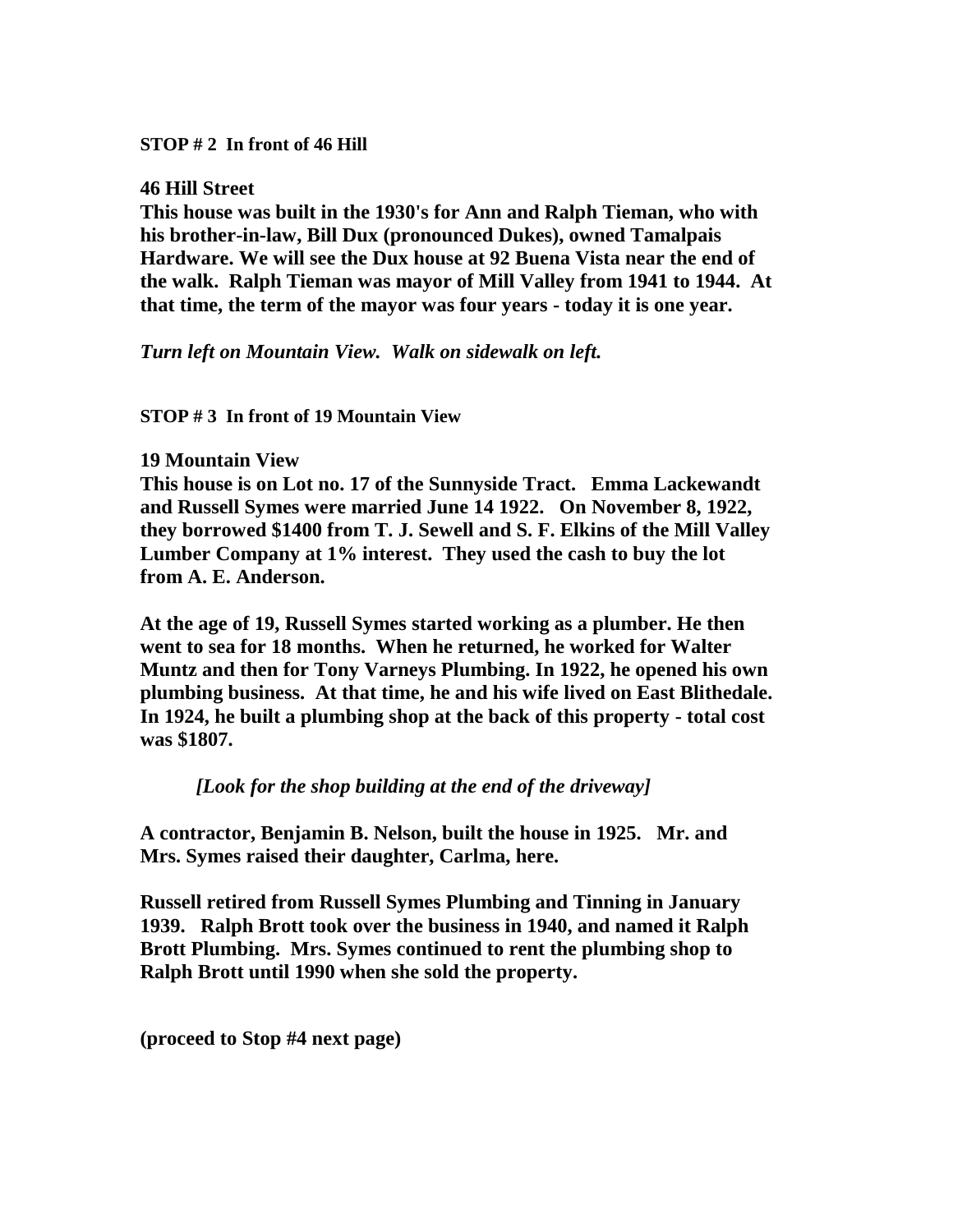#### **STOP # 4 In front of 35 Mountain View**

#### **35 Mountain View**

**Robert A. Gerrish, Sr. built this house in the 1930s. He was the owner of Gerrish Electric which is still in business at 257 Miller. In 1937, Roque Moraes and his wife Virginia bought it. They lived here until he died in 1963 and she moved away in 1984. Their daughter Marie (now Filippi) grew up here. The house is still owned by a member of the family.**

**Roque Moraes had emigrated from the Azores to Mill Valley in 1903. Beginning in 1910, he and three partners leased grazing land from the Deffenbachs in todays Scott Valley. The ranch was called the Alto Dairy. Moraes bought out the partners in 1921. Prior to 1937, the Moraes family lived in the ranch house on what is now Azalea Drive. Products were sent to, and in turn marketed by, San Francisco-based Marin Dell Milk Co. of which Moraes was a director. At first, the milk went to San Francisco by train from Alto station to Sausalito and then by ferry to San Francisco. Later on, trucks provided the transportation.**

**After leasing land for 36 years, Moraes fulfilled his long time dream to own land. In 1940, he bought the Wilkins Ranch on the hill that is now Enchanted Knolls. In 1953, he sold the property to a southern California builder, Talcott Seaver, who named the developments main entry street Roque Moraes.** 

**STOP # 5 Across the street from 34 Mountain View**

#### **34 Mountain View**

**This house was originally located on the corner of Sunnyside and East Blithedale, site of the post office we saw earlier. The house had been constructed in 1907 for the Reiman family that moved to Mill Valley after the 1906 earthquake. Their daughter Emma gained fame as the most successful competitor in the Womens Dipsea race. In 1940, the Reiman house was moved to this site. Amazingly enough, the chimney remained in place during the move.** 

**(proceed to Stop #6 next page)**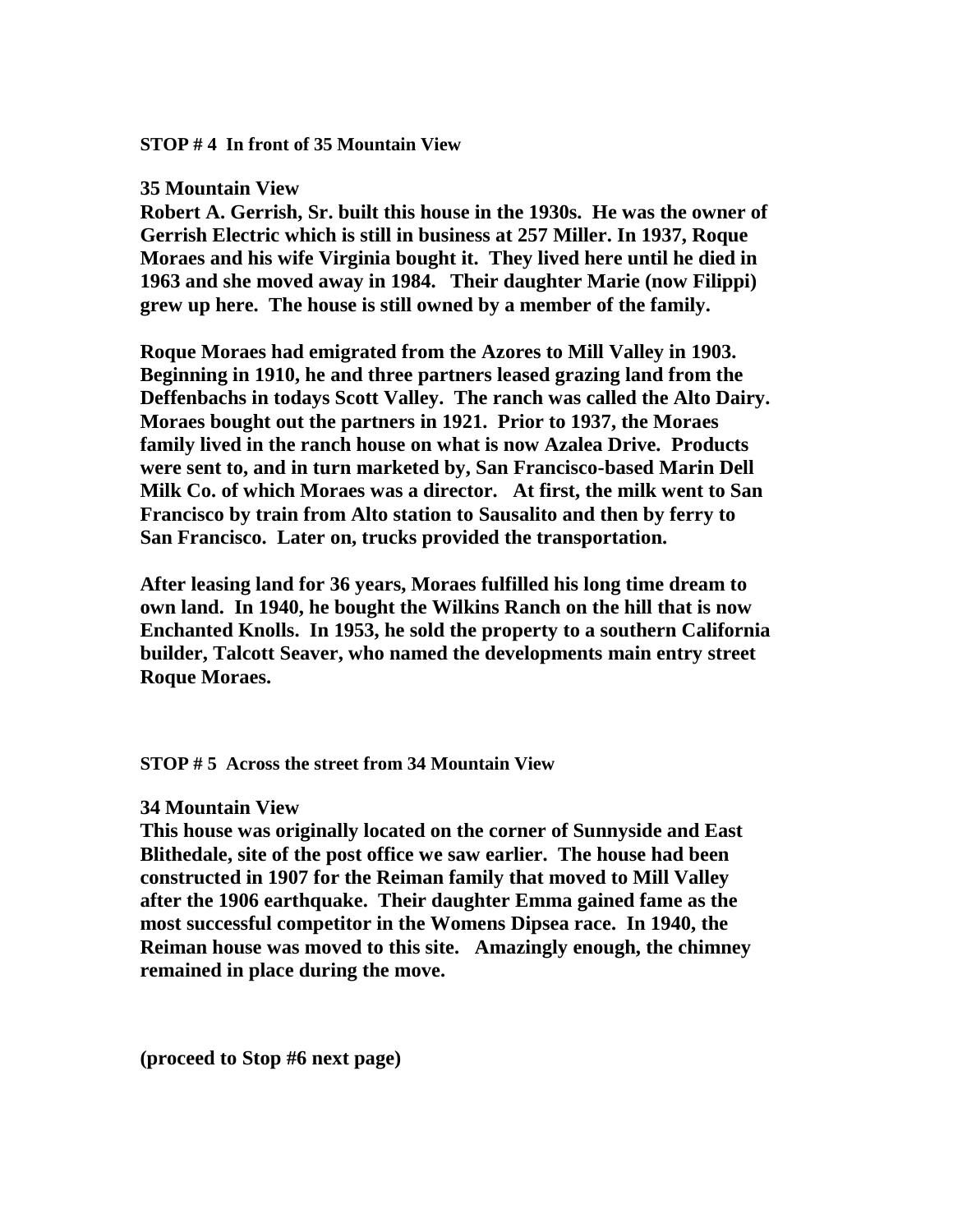**STOP # 6 Across the street from 38 Mountain View** 

**38 Mountain View - on the corner of Dell** 

**In the 1930's Captain Jenson, a ferry captain, and his family lived here. As the story goes, his wife could see Sausalito from the top story of the house. When she saw that her husbands ferry had arrived, she would start dinner. It is difficult to tell what the original house looked like, but note the third story window that seems to be facing Sausalito.** 

**One of their sons, Bob Jenson, was a professional baseball player who pitched for the San Francisco Seals and the New York Yankees.** 

**It is said that during the Hippie era, Chris Christopherson and Janis Joplin lived in this house.**

**STOP # 7 In front of 45 Mountain View** 

#### **45 Mountain View**

**Mr. and Mrs. Richard Stanton of Stanton's Insurance lived in this house. Later on, their daughter Dorothy and her husband Joe Canet lived there. Joe had retired from the Mill Valley police department with the rank of captain. He was a volunteer chef for the Lions annual barbecues at Boyle Park. Dorothy was called "The West Coast Betty Crocker" owing to her highly regarded culinary art. Articles appeared in both the San Francisco Chronicle and the Marin Independent Journal about the "Cooking Canets of Mill Valley." Joe had learned how to cook at the age of 12 by helping his father, Vincente Canet, who cooked at Spanish and Portuguese fiestas in San Luis Obispo. Dorothy worked for many years at General Mills, Sperry Division in San Francisco, and later for the California Food Research Institute. Both Dorothy and Joe contributed articles to Sunset magazine. They even did a barbecue for Sunset.**

*Cross to sidewalk on right. Look back in the opposite direction to see a beautiful view of Mount Tamalpais, thus Mountain View Ave. Walk on sidewalk on right.*

**(proceed to Stop #8 next page)**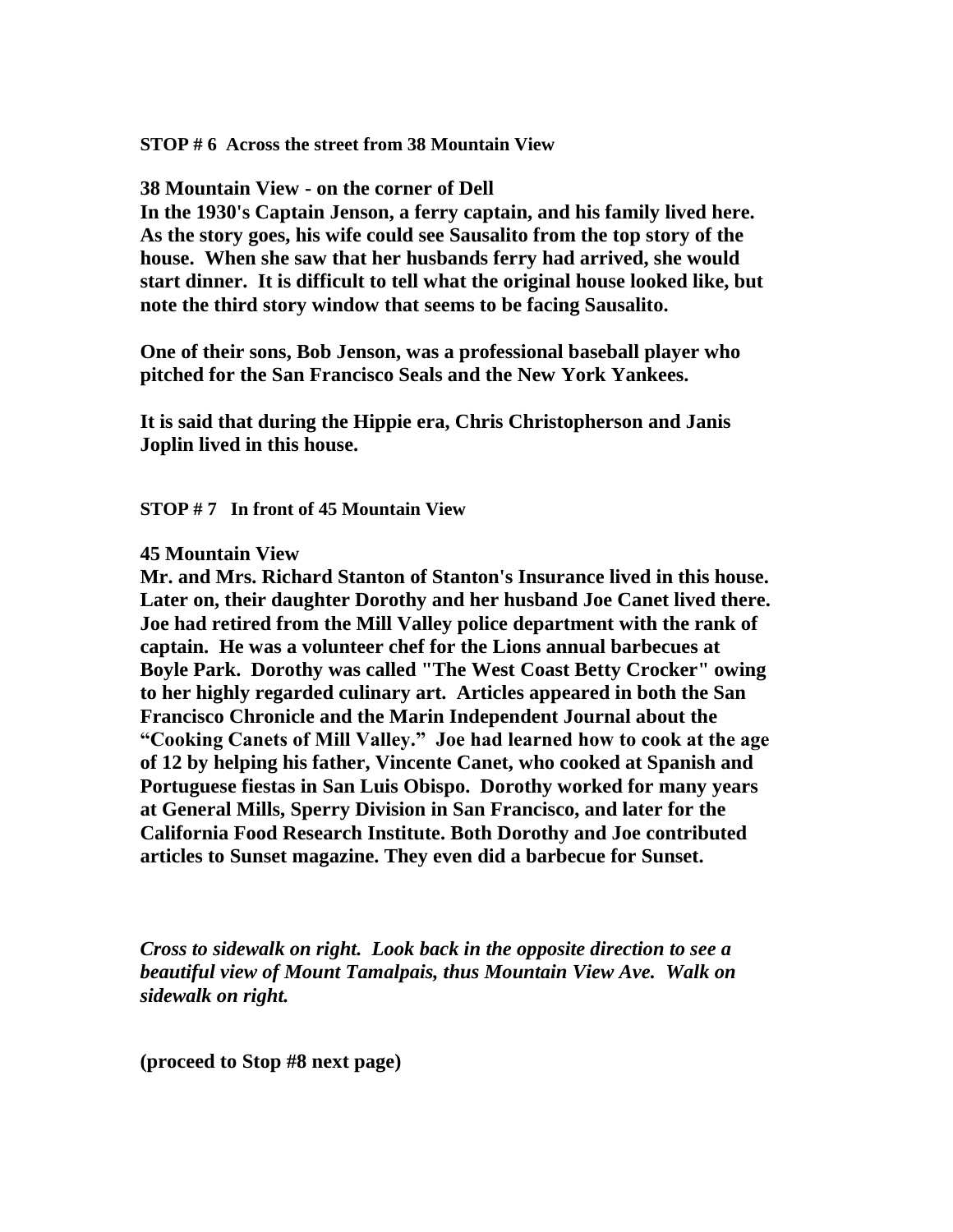#### **STOP # 8 Across the street from # 71 Mountain View**

#### **71 Mountain View**

**At first, George and Mary Kahler rented this house from Anastasia Regan, but they later bought it from her. Mary Kahler was an avid gardener who had a beautiful garden here. She belonged to the Outdoor Art Club. She was a member of the garden section which maintained the garden at the club.** 

**One day, George Kahler walked to the post office for his mail. He died on the way. Since he had no identification with him, it wasnt until an acquaintance, Mr. Uhrig, came along that he was identified. [Moral of this story: Always carry ID]**

#### **STOP # 9 In front of 74 Mountain View**

#### **74 Mountain View**

**Carlos (Charles) Varney was a baker who went to Sonora during the California gold rush. He later went to Alaska for its gold rush. In 1896, Carlos and Teresa Varney moved to Mill Valley with their family. Carlos opened a vegetable stand on Miller Ave. Later on, the Varney family lived in this house. Some folks called them "Boss and Ma" Varney. They had a small vineyard in the back yard which went all the way to East Blithedale opposite Sycamore. "Boss" Varney reportedly did not trust banks. It is said that he buried money in the back yard. An apartment building was later constructed on the site of the vineyard.**

**STOP # 10 Across the street from 75-77 Mountain View**

#### **75-77 Mountain View**

**Ross and Helen Benson owned this house after World War 2. Before the war, Henry Regan and is wife lived here for many years. Mrs. Regan was known as "Reggie." She was the cook for the James Thompson family who lived at 40 Wildomar (formerly 123 Molino) which the 1997 Walk-Into-History visited. The famous author, Kathleen Norris, was the daughter of James Thompson.**

*Cross Carmelita [caution, no crosswalk and a busy street] Turn left, walk on right sidewalk and turn right onto Euterpe.*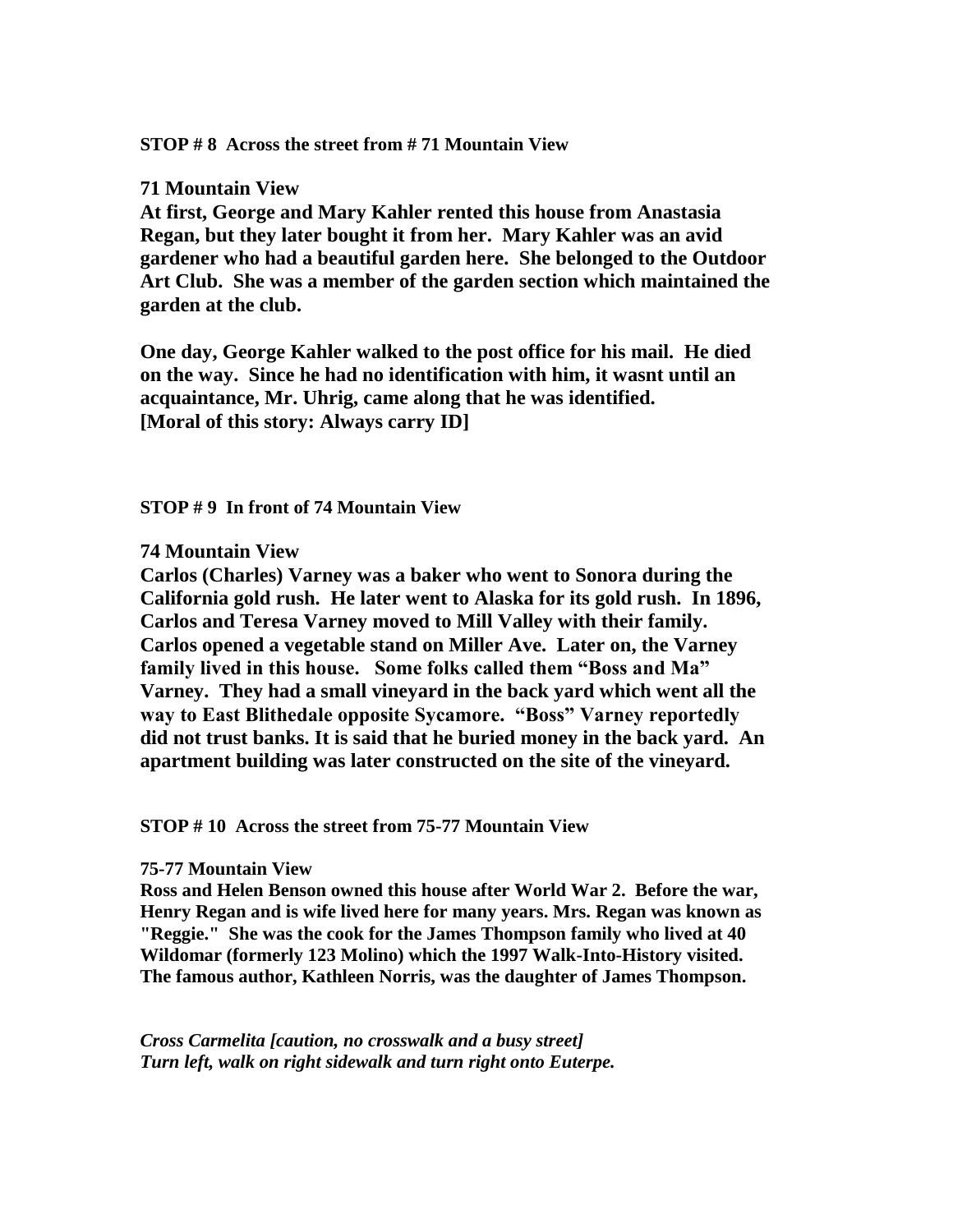## **STOP #11 In front of 16 Euterpe**

## **16 Euterpe**

**At one time this house was owned by the Ezekiel family. They sold it to E. Larry and Norma Egger who lived here for 26 years. They had moved to Mill Valley in 1921. In 1928 after 7 years in real estate, Mr. Egger opened a nursery. The garden at their home was beautifully landscaped - both he and his wife were very artistic.** 

**Note that on the corner of the property at Thalia and Euterpe there is a large Oregon Spruce. Strange as it may seem, the top of the tree is seriously deformed. The explanation is as follows: In 1930, Eggers nursery received a shipment in which one of the trees had had its top broken off during shipment. Mr. Egger brought it home and grafted a branch onto the top.** 

**In 1934, the house partially burned. During reconstruction, the family lived in a cottage at Stinson Beach. Every day, Mr. Egger brought their sons, Donald and James, over the hill to school in Mill Valley.**

**In 1952, their son Jim took over the business, renamed Egger & Son Nurseries, with stores in Mill Valley and Kentfield. The business was later acquired by Sloat Nurseries which has 2 stores in Mill Valley, 3 more in Marin and several others in the bay area. But the Egger name did not disappear. The shopping center near the corner of Miller and La Goma is called Egger Plaza. It was so named before Sloat bought the Egger & Son Nursery there.**

**Ruth and George Gustafson later owned the house. Ruth was very civic minded and became chairman of the Planning Commission in 1959.** 

**George, affectionately known as Gus, was an athletic instructor at Tam High. He was also required to teach algebra, and was able to keep one step ahead of the class only because Mrs. Muriel McCrum was tutoring him.** 

**In 1978, George Gustafson, who had retired after 37 years of active coaching, received the California Coaches Association Hall of Fame Award. Recipients are nominated by fellow coaches throughout the state. As noted in the January 12, 1978 issue of the Marin Independent Journal, "Coaches must have served a minimum of 25 years in athletics, be dedicated to athletes and athletics and have made an outstanding**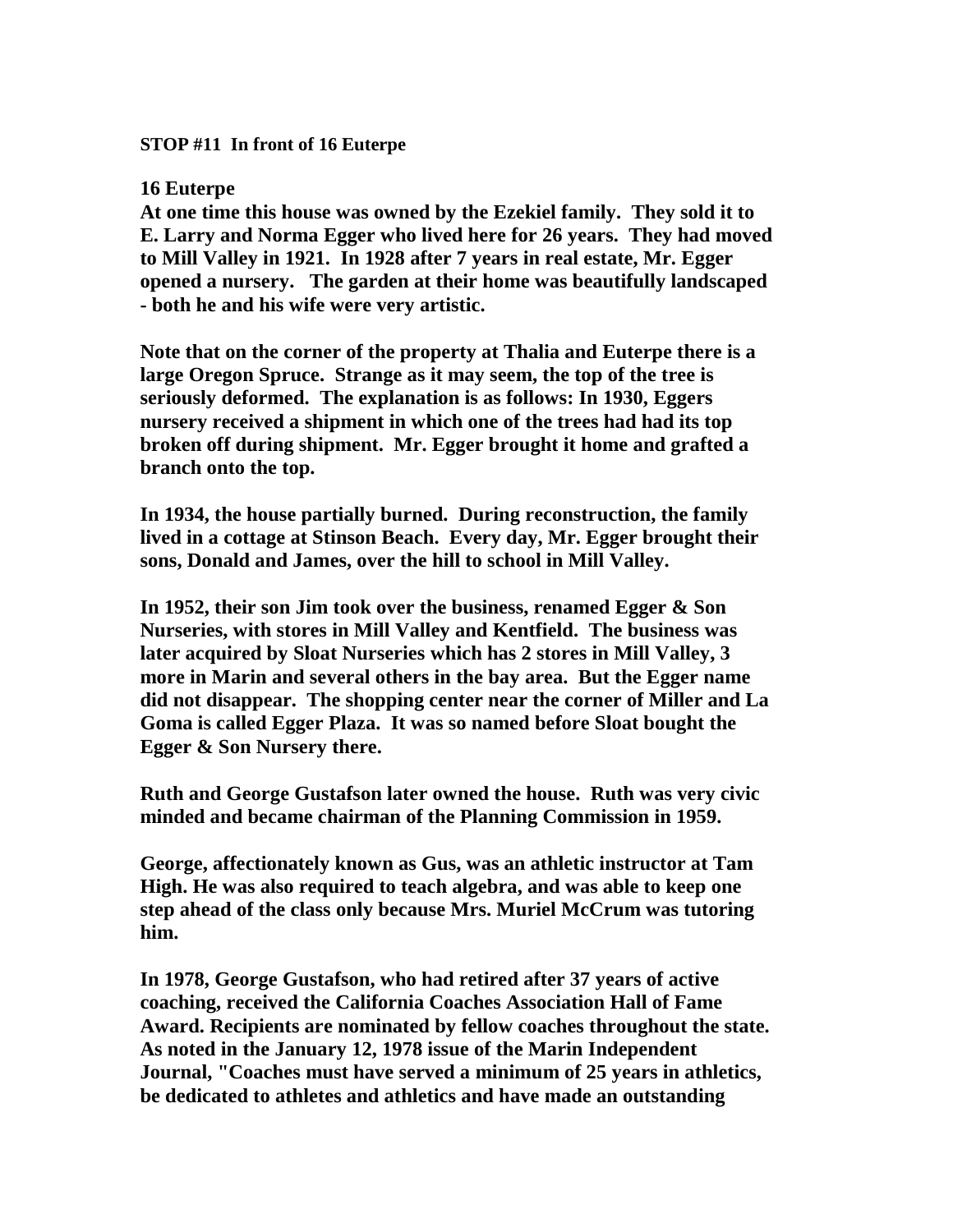**contribution to their coaching profession." Swimming was his favorite sport, although he also played a lot of tennis on the municipal courts which we will soon see.** 

**Note that this corner property has two addresses, one at 16 Euterpe and the other with its entrance at 17 Thalia.**

*Note Cypress Knoll in the distance.* 

*Turn left onto Thalia and proceed to the footbridge in Boyle Park on the right and then to the large bay tree near the baseball field.* 

## **STOP # 12 At the large bay tree**

**The two streets that we have just followed take their names from Greek Mythology: Thalia, the muse of comedy and idyllic poetry; and Euterpe, the muse of music and lyric poetry. A third street in between those two also originally took its name from a muse. In 1930, Melpomene St. became Crown Court. This name change is not surprising - Melpomene is the muse of tragedy.**

**Note the hollow burned out trunk of the large bay tree. In the fall of 2000, vandals set this tree on fire. Tree experts have stated that this bay tree had been through several fires and that it is in no immediate danger.** 

**Some folks believe that this beloved tree was planted when Boyle Park was created early in the 20th century. Others believe it was one of a trio of pre-Civil War-era trees that held a place of prominence in the park. One of the three, an oak, died and was removed several years ago. The other, a very large and ancient looking oak can be seen across the creek from the bay tree.** 

**Note the foundations of the old footbridge across the creek. We will now cross the footbridge that replaced it.**

*Return to the footbridge and cross to the other end.*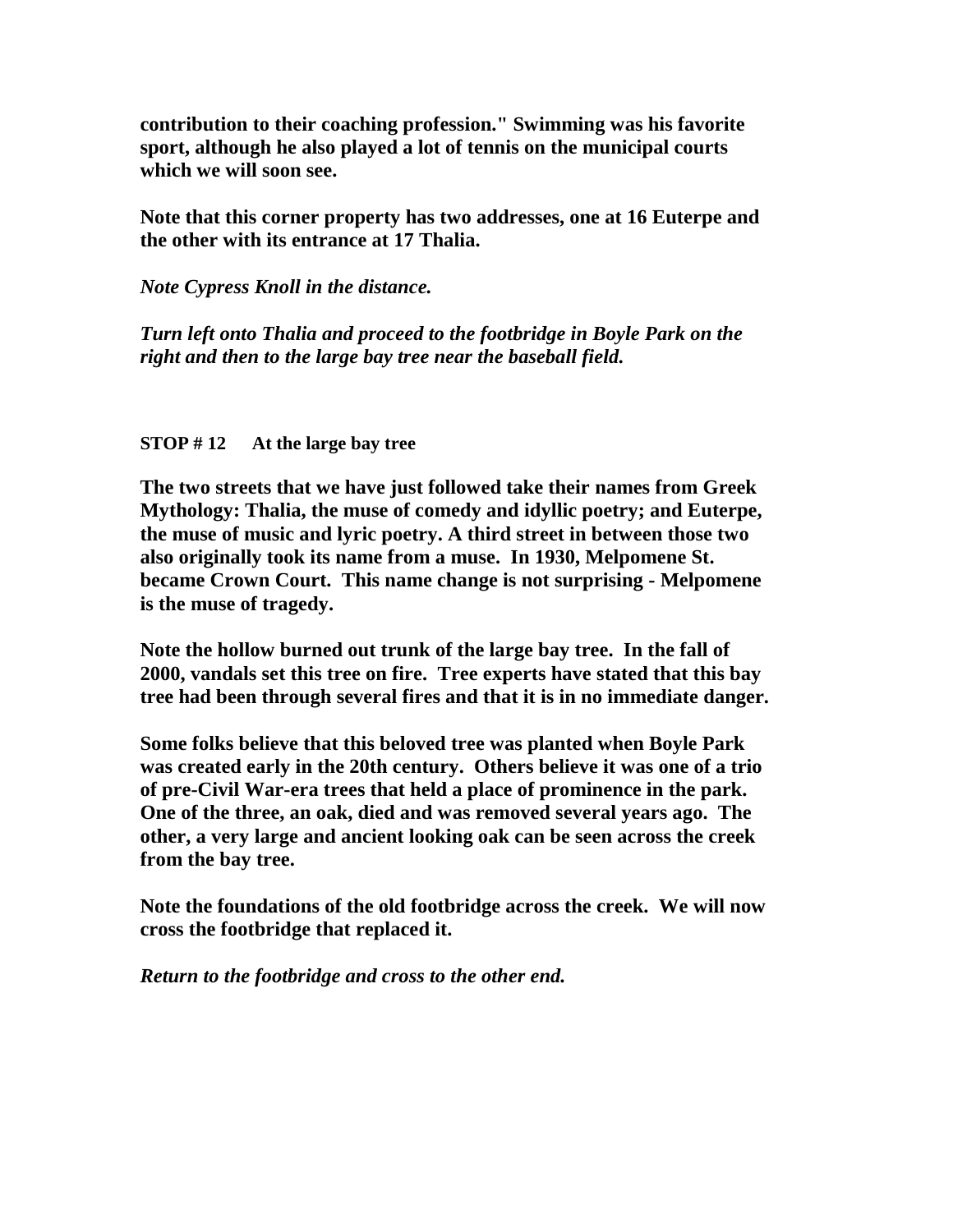## **STOP # 13 At the east end of the footbridge**

**Note the plaque dedicated to Robert W. Graver 1918-1994.**

**In 1994, the Mill Valley Rotary Club dedicated this new footbridge bridge to Robert W. Graver. Bob was a traffic engineer and executive with the California State Automobile Association and a longtime, active member of Rotary. He lived in Mill Valley from 1950 until his death in 1994. He was a member of the Mill Valley Planning Commission. He participated in the controversial vote to split the baseball field into two diamonds. He was a founder of Bay Area Rides and active in other transportation organizations.** 

**The nearby benches are dedicated to Bobs wife, Lucille Graver, also a community activist, who could often be seen riding a bicycle alongside her good friend, Elizabeth Terwilliger. Mrs. Terwilliger, a world renowned teacher of nature to children still lives in Mill Valley. Lucille was a "typical housewife of the 1950s" who was active in hot dog day at Park School, the PTA, Girls Scouts, Boy Scouts and the Outdoor Art Club. She was later active in helping stop a proposed nuclear power plant in Bodega Bay.**

**Lucille was known to have picked up a perfectly good dead skunk so that it could be used as a stuffed model for Elizabeth Terwilliger to use in teaching Marin school children about local wildlife. Lucilles children were mortified to have friends ride in their station wagon, as the odor never really ever dissipated.**

**Efforts of both Lucille and Bob helped pave the way for environmental activism in the San Francisco Bay Area and Mill Valley.**

*Walk through the play area to view the tennis courts below.*

**STOP # 14 Overlooking the tennis courts**

## **Boyle Park Tennis Courts**

**In 1938, the city awarded a contract for the construction of municipal tennis courts and handball courts. Dedication of the three new tennis courts occurred on Sunday, June 19,1938. A temporary grandstand was erected for the public to witness singles, doubles and mixed doubles play by six outstanding bay area tennis players.**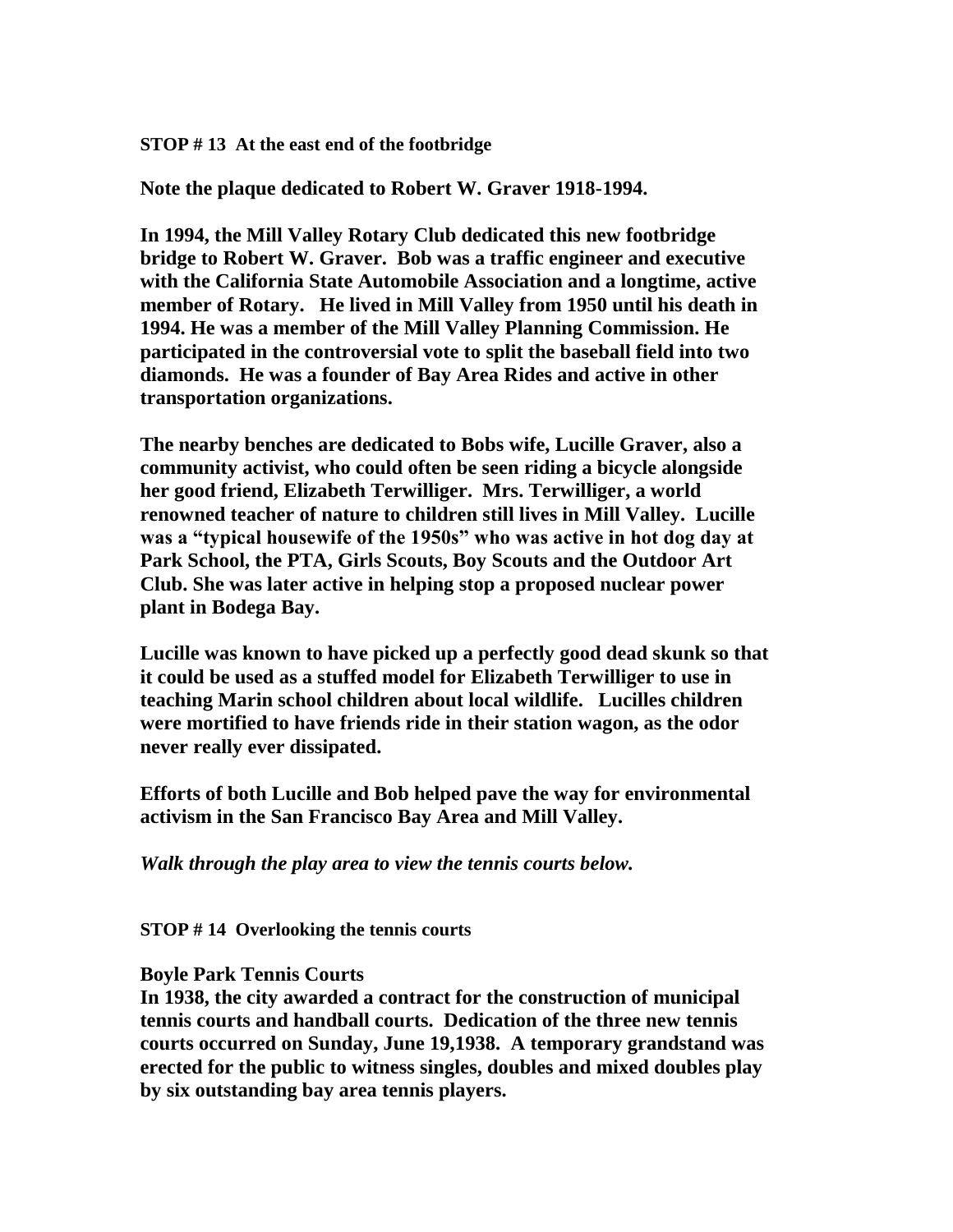**After the matches, the courts were permanently opened for public use. The special advanced feature of the tennis courts was metered lighting for night play which cost 25 cents for 30 minutes. At the handball courts, the charge for lighting was 10 cents for 30 minutes.**

**The tennis courts were immediately very popular. Many good players got their start here. The courts continue to be popular today.**

**The wooden handball courts were demolished and a new tennis court constructed in there place.**

*Turn left to the parking lot and go through the parking lot to Sidney.* 

**STOP # 15 In front of #7 Sidney**

**7 Sidney Street**

**This was the home of Pete Casagrande, one of the gardeners at Tamalpais High School. In 1949, the high school yearbook known as the "PAI" was dedicated to him. When Mr. Casagrande worked at Tam High, students were not allowed to walk or sit on the grass. The grounds were a garden showcase.**

*Follow Sidney to Elm. Cross Sidney and Elm, turn right and walk on sidewalk on left. Turn right at 99 Elm onto Manor Terrace. Walk to the end of Manor Terrace.*

**STOP # 16 In back of 10 Manor Terrace**

**10 Manor Terrace - Cypress Knoll**

**We have now arrived at the high point of our Walk Into History. This is the oldest house in Mill Valley. It was remodeled in 1912 and later divided into apartments. In March 2004, Sean and Jocelyn Connelly purchased the house and began the process of converting it back into a single family dwelling.** 

**The house has an interesting history which starts with John Thomas Reed, recipient of a Mexican land grant, Rancho Corte Madera del Presidio, which includes much of Mill Valley, Corte Madera and the**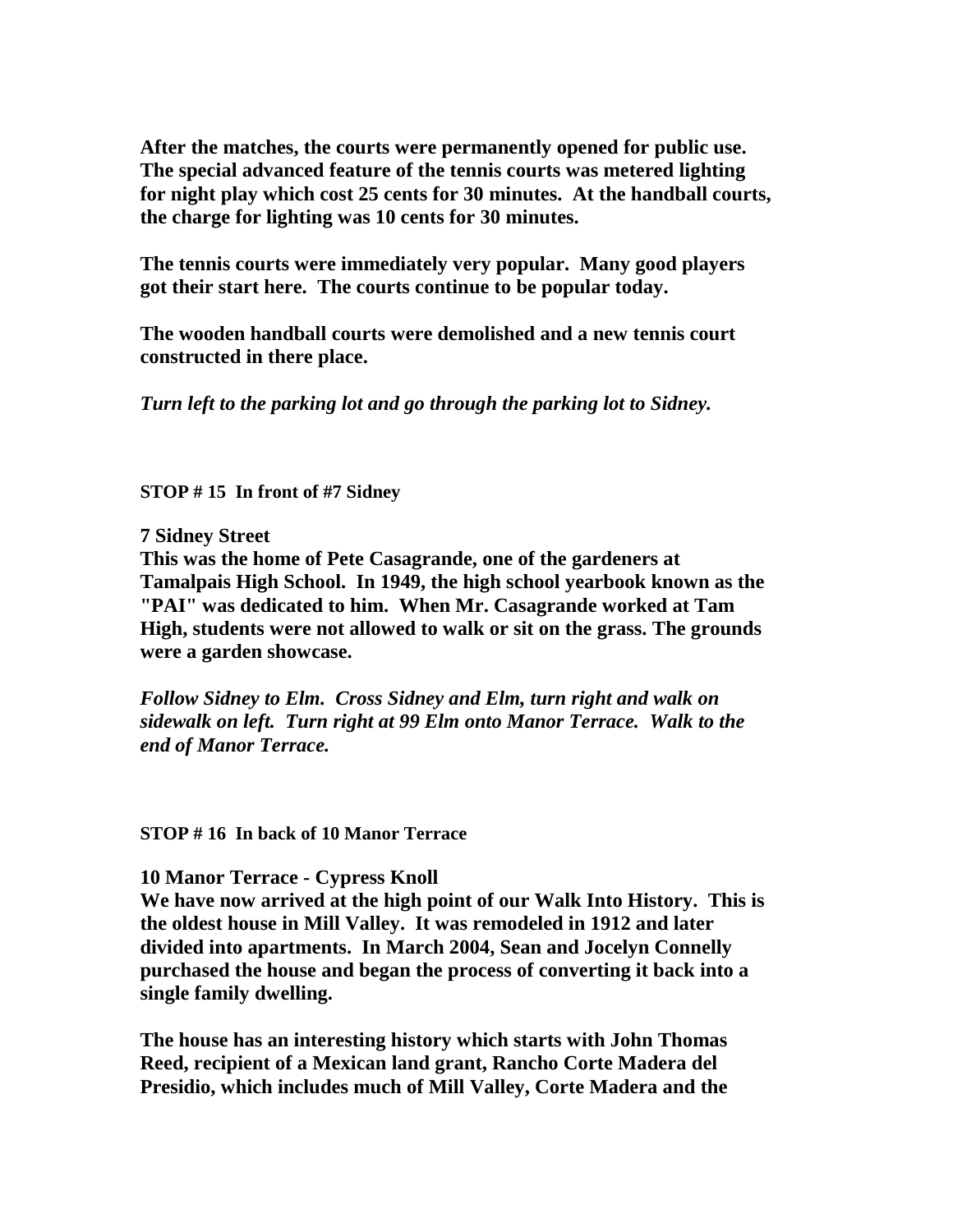**Tiburon peninsula. In 1836, he married Hilaria Sanchez. In 1843, he died at the age of 38. He was buried at the mission cemetery in San Rafael, then reinterred at the nearby Catholic cemetery, Mt Olivet. However, his exact burial site is now unknown.**

**In 1845, his widow, Hilaria married her first cousin, Bernardino Garcia. They had a daughter named Carmelita Natividad Garcia. In 1865 Carmelita married Hugh Aloysius Boyle. In 1868, her mother, Hilaria Sanchez Reed Garcia, died. Carmelita inherited a 325-acre parcel of land which borders on the Sunnyside Tract to the west. It was choice pasture land with no fences where branded cattle roamed freely.**

**The parcel was dominated by this knoll where we are now. Carmelita and Hugh Boyle, built this house and named it "Cypress Knoll." There is some confusion about when the house was built. A land survey indicates 1885 although other sources date it 1871.**

**Last year, the new owners of the house hired contractors to shore up the foundation. Note the new peripheral foundation. The workers also replaced several posts and piers under the house.** 

**On April 24, 2004, the workers made an amazing discovery. Below a post and pier near the middle of the house they found a curious redwood box which turned out to be a coffin containing the remains of a gentleman. The house had been built with this pier set directly over the coffin. The county coroner immediately took over the investigation and consulted with archeologists and historians.** 

**The coffin was well-crafted and made of straight grain redwood and square nails. Saw marks indicate that the boards were cut with an 8" to 10" circular saw. Such a tool was unavailable until 1855. Inside was the body of a Caucasian male in his late 30s or early 40s, between 58 and 510" tall. He was wearing finely woven wool pants and a matching silklined coat. Several glass buttons were also in the coffin.** 

**Initial speculation was that the gentleman was John Thomas Reed. It was hoped that DNA analysis of the bones could be compared with the DNA of a living descendant. However, current DNA technology requires that a Y-chromosome line male descendant be found. John Reed has living descendants, but they all have a female in their ancestral line to him. Thus DNA analysis cannot presently tell whether the gentleman in the coffin is or is not John Reed. Perhaps someday DNA analysis**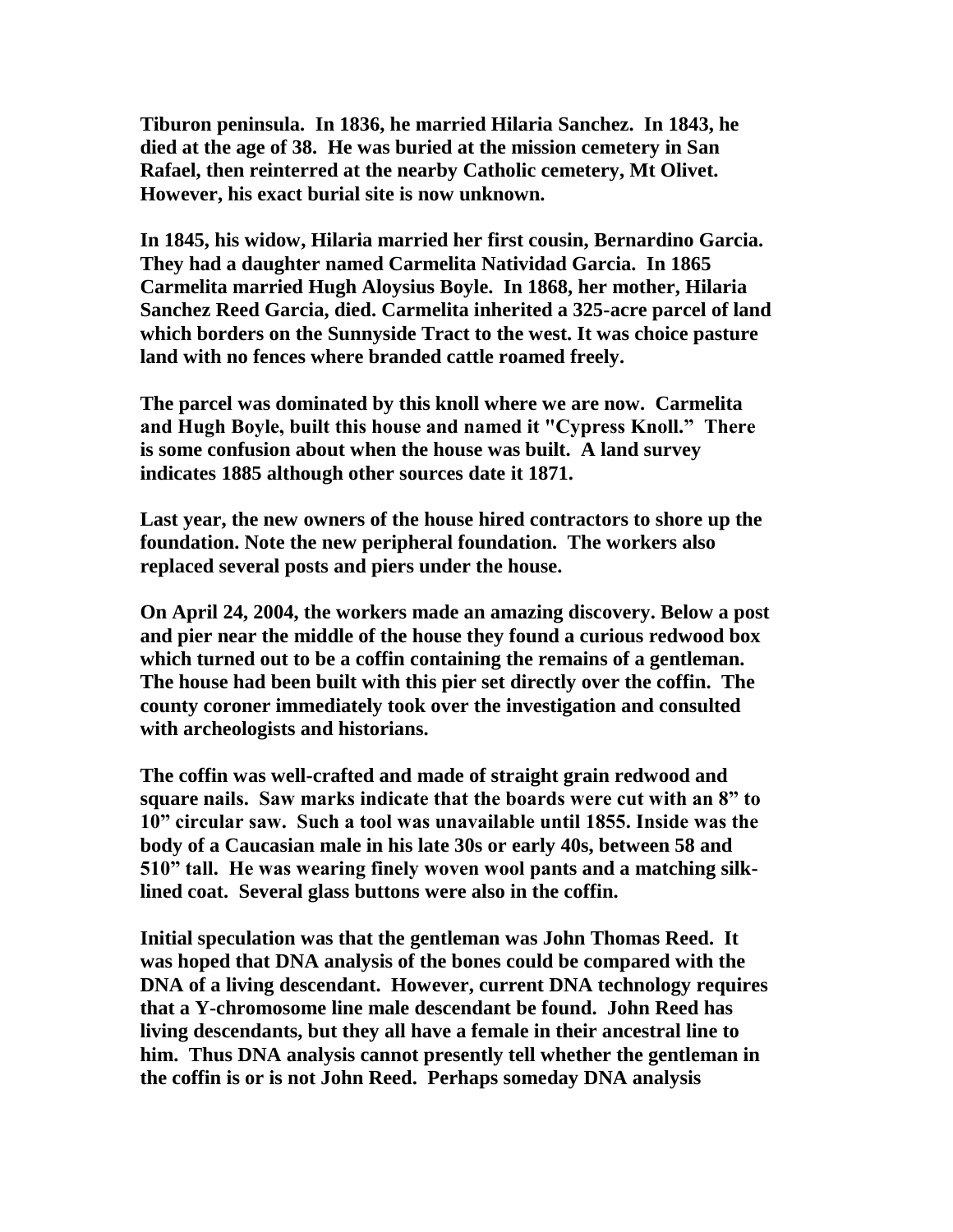**technology will advance to the point where this question can be answered.**

**In May 2004, workers found a second coffin about 30 ft. distant and not lined up with the first coffin. The second coffin contained a badly decomposed caucasian male, perhaps 18 to 22 years old and about 6 feet tall. He appeared to have been buried earlier. Nearby, they found partial remains of a native American.**

## *Turn around and walk back down Manor Terrace*

## **STOP # 17 In front of 7 Manor Terrace**

**Point out the house on the hill to the northeast that replaced Grace Slick's former residence . in October 1993, a Marin County maintenance crew was repairing the fire road gate down the hill from Grace Slicks house. A welding torch accidentally started a grass fire. Strong winds drove the flames rapidly up the hill. The fire destroyed Grace Slick's house with all of her memorabilia dating back to the 1960s. She moved to Los Angeles.**

*Return to Elm, cross Elm, turn left and walk on the sidewalk on the right. Continue on Elm past Sidney.* 

*Point out the street sign indicating that Elm becomes Del Casa.* 

*Note that the street is not paved - residents want it that way so as to minimize traffic.*

*Follow Del Casa to a break in the hedge on the left. Cut through the hedge to the Tennis Club parking lot.*

**STOP #18 In the parking lot of the Tennis Club**

**Mill Valley Tennis Club**

**Tennis has always been popular in Mill Valley. Early in the 1900s, there were nearly a dozen courts, all on private property. The towns first tennis club, the Eastland Tennis Club, held tournaments at Redwood Lodge.**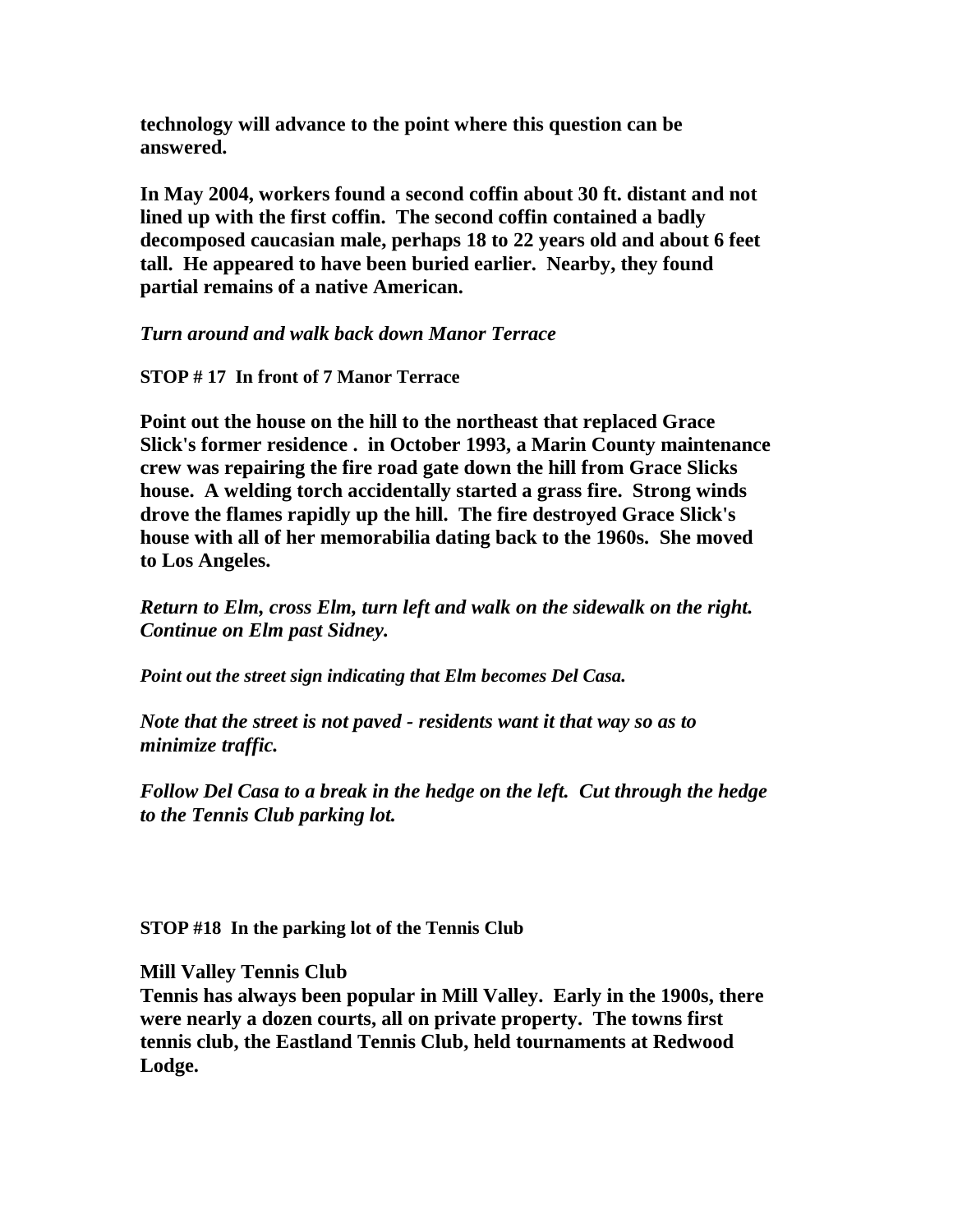**In 1919, the Mill Valley Tennis Club was formed. It purchased one of the private courts and had the use of another. In the 1920s, members were experiencing increasingly long waits for a court. One of the members, Dr. Samuel Weiss, decided to purchase land for his own court. Others, including Stewart Bostwick, Charles Claudius, Thomas Nelson and Marvin Curtis (father of 1948 Olympic multi-gold medal swimmer Ann Curtis), developed plans to build courts adjacent to Weiss private one. Charles Brockhoff and Regan Connally joined the 4 organizers and were elected officers and directors. The first club meeting was held on May 9, 1929 at Old Mill School.**

**In June 1929, club members purchased this site and signed contracts for the construction of 3 tennis courts plus another court for Dr. Weiss (Weiss court became part of the club after his death). Funds for purchase of the land and construction of the courts came from sales of 50 memberships at \$150.00 each. The club house was financed by a longterm loan repaid through members' dues which were initially set at \$1.50 per month per playing member. Grading of the site was well underway when the great Mill Valley fire of June 1929 devastated the city. Homes of several club members were destroyed, and both the city and many club members sustained severe financial losses. Nevertheless, work continued, and the tennis courts were completed in August 1929. Claudius designed the locker building.**

**Even the stock market crash of October 1929 failed to deter the dedicated founders. In 1930, the Mill Valley Tennis club, with nearly 100 members, hosted a successful exhibition match featuring four nationally ranked players. The club house was built in 1931.**

*Enter the clubhouse at the entrance overlooking the courts. When inside the clubhouse, turn right and proceed to the wall of photos near the bar.* *After viewing the photos, exit the clubhouse via the rear door.* 

*Walk to the right of the locker building to the swimming pool. After viewing the swimming pool, walk back to the locker building and go out through the gate on the right at the back corner.*

*Do not go onto the street (Buena Vista)*

*Turn left and go through a second gate to the deck on the back of the clubhouse. Keep to the right and exit via a third gate to the parking lot.*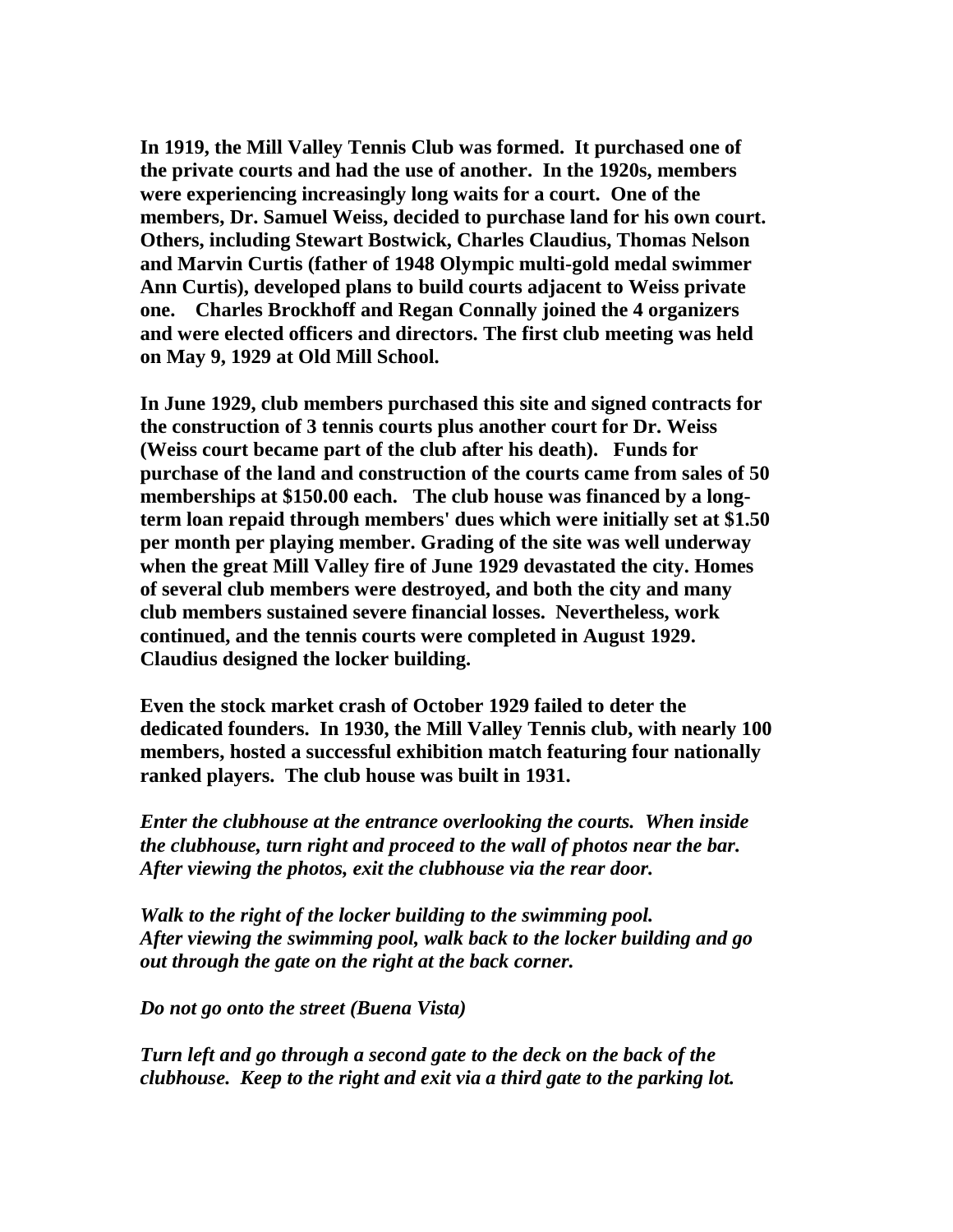*Proceed through the parking lot to the entrance to the baseball field. Keep to the left and head for the flagpole.* 

**STOP # 19 At the flagpole**

*NOTE THERE ARE BENCHES NEARBY*

**Flagpole at Boyle Baseball Field: On October 4, 1954, Walter Filippi, commander of Muir Woods Post 6741, Veterans of Foreign Wars of Mill Valley, dedicated the flagpole in the baseball field at Boyle Park to the memory of Arthur W. Fontes who lost his life in World War 2.** 

**Art Fontes was a 1939 graduate of Tamalpais High School and an outstanding all-round athlete. He lived with his parents and sister Jacqueline at 27 Montford at the corner of Ethel in Homestead Valley. While at Tam High, Art excelled in football. He was given all-league mention as end. In his last game, before graduation he played with a broken wrist in a cast. His athletic abilities were not limited to football.** 

**Art was captain of the baseball team. He held the all-time high school record for the highest batting average in the North Bay league, 0.765, in the 1939 season. He had 13 hits in a row in the final few games including five home runs. In fact, his baseball record was so outstanding that he received an offer to play professional baseball for the Brooklyn Dodgers. He had to turn down the offer, because his mother felt he was not old enough.** 

**Art Fontes later joined the navy. As part of his service, he was stationed in the Marianas in the mid-Pacific for 22 months. He was then transferred to a base near Chicago. He served as an aviation metal smith. It was on a routine training flight that he lost his life. He had been stationed at the Illinois base for seven months. Fontes was 24 years old when he died in 1945.** 

**The VFW, in choosing Fontes for the honor, pointed out that he had been an outstanding athlete, with nearly two years of active overseas duty in a highly dangerous zone. He was one of the few Mill Valley servicemen who lost their lives in World War 2. The inscription on the plaque at the base of the flagpole reads, "To the memory of Arthur W. Fontes, athlete and airman."**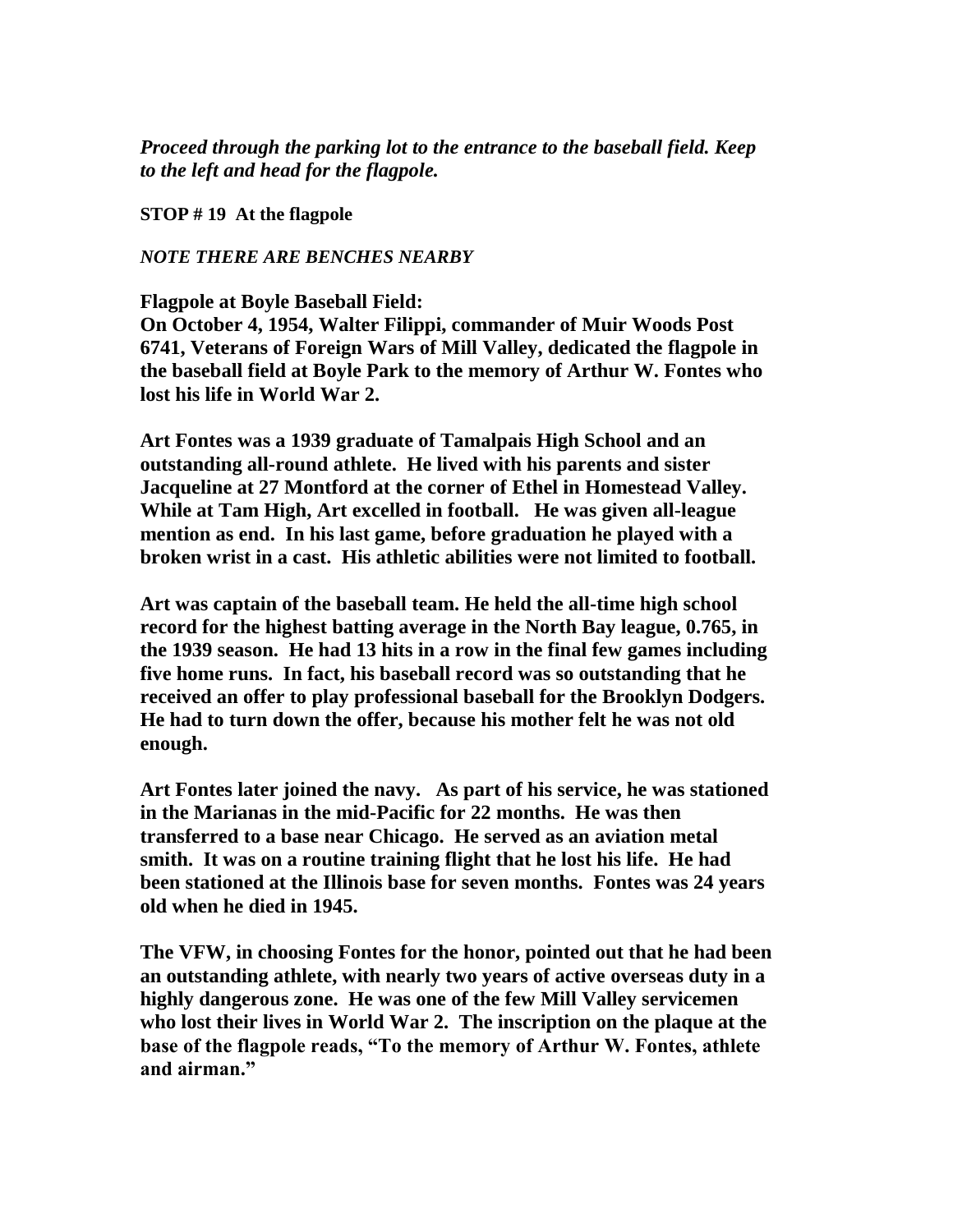## **Boyle Park Baseball Field**

**Baseball games between bay area teams started at Boyle Park some time between 1908 and 1910. The city signed a contract with Bass Heuter Paint Company of San Francisco whose team played every other Sunday from August 7 to October 31, 1910. Hueter owned a large home on Hueters Lane near Molino.** 

**[In the 1990 Walk Into History, Ernst Heuters chalet style home was viewed from a distance.]**

**From 1910 to 1920, members of these early teams included Ralston White, Tommy Bickerstaff, Hugh Cavalli and Rudy Kaufman. Baseball was very popular until World War 2. Local merchants sponsored the teams that played at Boyle Park. Uniforms and equipment were paid for by the sponsors, but players were not paid. Coins from passing the hat during the 7th inning stretch helped pay expenses. The baseball field was small and extremely rough. There was neither sod nor fine infield dirt. Certain center fielders including Ed Reichmuth stood on Buena Vista Ave. and sometimes on the hill across the street when a heavy hitter was at bat. A ball hit over one part of the right field fence was a ground rule double. Managers during those years included Pop Byrne and Teddy Meyers.**

**During the 1920s and 1930s the baseball field was also used by the American Legion Jr. team (limited to boys under 17 years of age.) Their best performance was in 1929 when the team reached the National Semifinals in Colorado Springs, Colorado. They had beaten San Diego for the State title in Pasadena. They then beat Phoenix and Nevada in Salt Lake City, and Milwaukee in Colorado Springs. They lost to New Orleans in the semifinals. Buffalo beat New Orleans in the finals to take the national title. The Mill Valley team included Ed Stutz, who subsequently played pro-ball for ten years, Fred Martin, Tom Mori, Mickey** 

**McGowan, Bill Franchini, Al Bedecarrax and Dick Wright. The team was coached by Tam High coach Jim Langdon. During this same period many Mill Valley men were playing "semipro baseball. These included Sid Boyle, Clay Budar, Lou Locati, Red Taylor, Ed Ashoff and Tom Tawns.**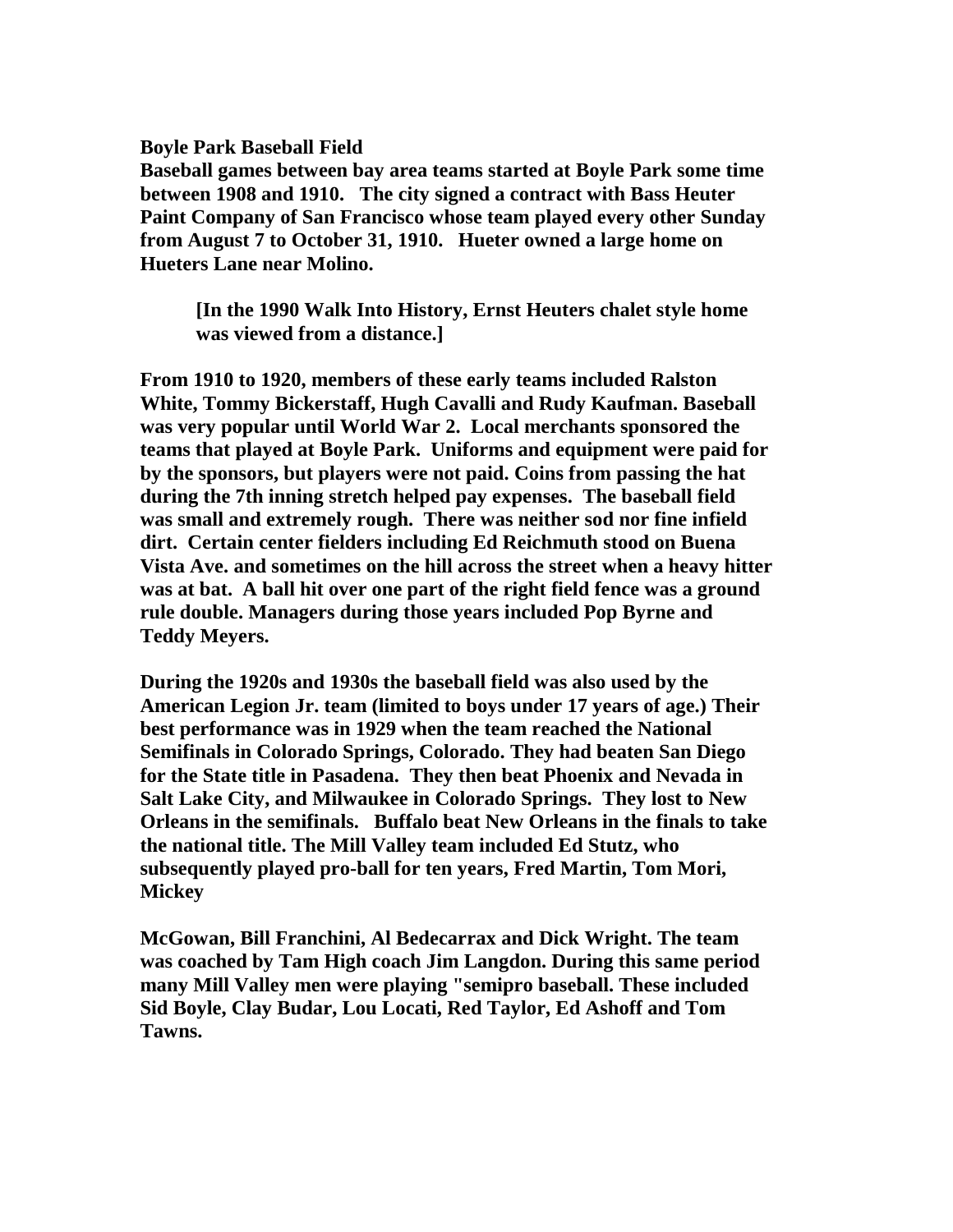**During the 1930s and 1940s, Mill Valley had four pitchers in the Pacific Coast League, and one in the Major League. Ed Stutz and Bob Jensen played for the San Francisco Seals, Tony Freitas for the Sacramento Senators, and Art Schallock for the Hollywood Stars as well as for the New York Yankees.** 

**In the late 1950s, semipro play was moved to what is now Bay Front Park and Mill Valley Middle School. Boyle Park was converted to two Little League parks. The old grandstand was torn down, fill was added, and new dugouts and stands were built. The area was enlarged by moving home plate back from where it had been for the semipros.**

## **Little League Baseball**

**In 1973, Jenny Fulle changed the future of little league, becoming the first girl to play after winning a groundbreaking lawsuit. Fulle went before the parks and recreation commissioner Ed Addeo and asked for permission to play on a Mill Valley little league team. Addeo thought "why not" and the Mill Valley City Council voted 4 to 3 in her favor. But, the Little League of America told Mill Valley it would lose its franchise if it let a girl play. Mill Valleys hands were tied. But Fulle didn't give up. She wrote a letter to President Richard Nixon, which made national headlines. She also gained the support of both the Marin Chapter of the National Organization for Women and the American Civil Liberties Union.**

**After a year of appearing before the Mill Valley City Council and Parks and Recreation Commission, Jenny decided to jump to another league to seek justice. Marin ACLU attorney Fred Hurvich a resident of Mill Valley filed a law suite on her behalf. The suit went before Judge Joseph Wilson and history**

**was made. Today more than 600 boys and girls between the ages of 6 and 13 sign up to play little league in Mill Valley.**

*Cross the baseball field (or walk back around it) to the bench in front of the redwood grove on the opposite side of the field.*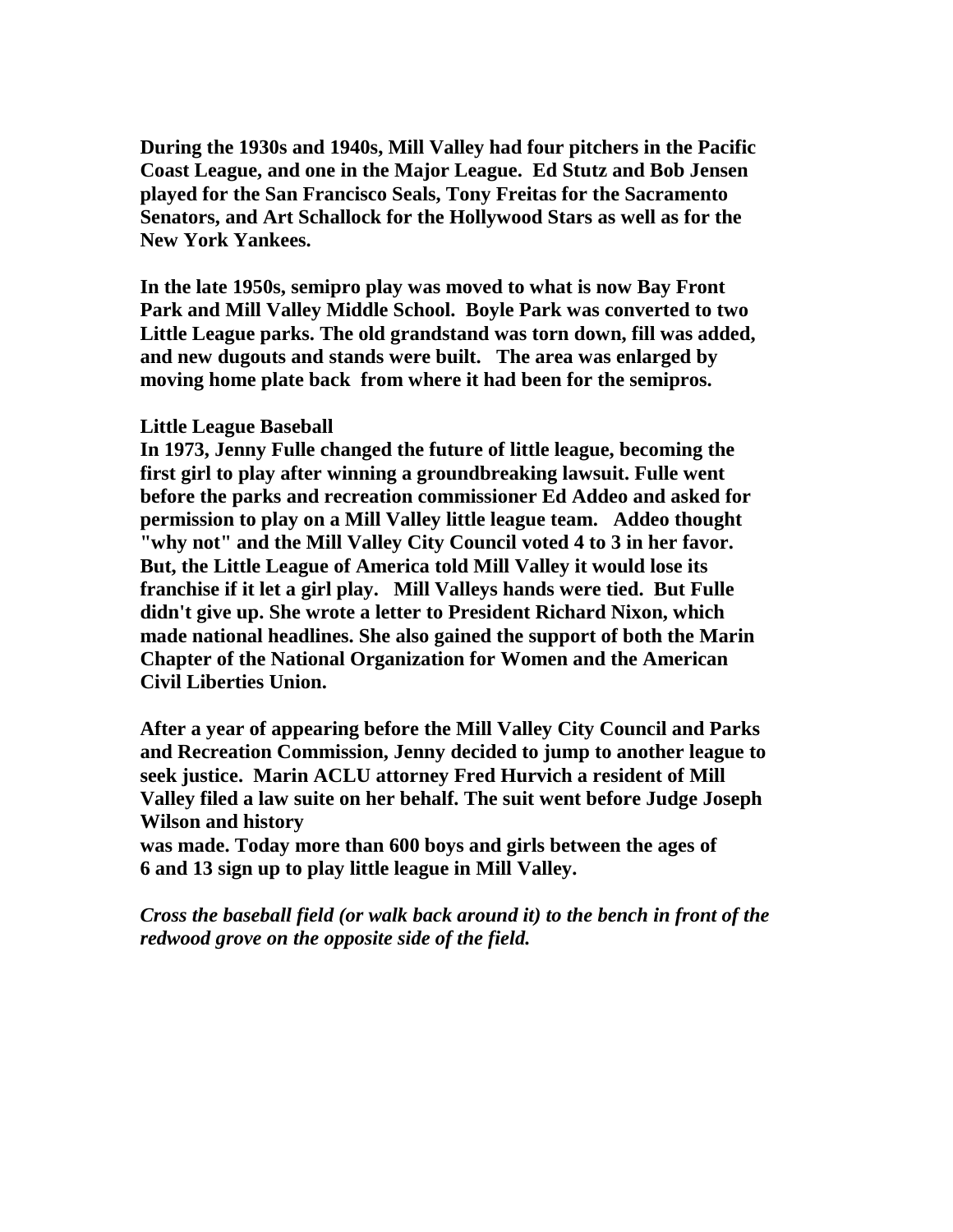**STOP # 20 At the edge of the baseball field**

#### **Boyle Park Addition**

**Carmelita Garcia Boyle was the daughter of John Reed's widow, Mrs. John Thomas Reed, and her second husband Bernardino Garcia. In late 1905, Carmelita and her son Hugh A. Boyle II had a thirty-acre parcel surveyed for development. Streets, some named for family members (Carmelita, Sidney), were graded and sewer lines installed. Carmelita set aside the two "choicest acres" as a donation to Mill Valley for a park. In January 1906, Mill Valley trustees accepted the addition including the park. The city installed water lines and street lighting. In May 1906, Carmelita died in San Francisco of injuries suffered in the earthquake and fire the previous month.**

**In 1907, Hugh A. Boyle II developed the Boyle Park Addition. Rodney Gilbride, who lived at 71 Buena Vista, was the local agent for W.B. McGerry & Co. He placed the following advertisement in the Recorder=Enterprise:** 

**"It lies on the sunny slopes of Mill Valley north of the county road with a commanding and unsurpassed view of the wooded hills and bay.**

**Where the fog does not linger.**

**Where you are close to the stars.**

**Where you can live the whole year round.**

**Where you can find the cheapest lots in the Valley considering size and location.**

**You had better buy now and not be sorry when they are sold. One-fifth cash and ten monthly payments."** 

**Development of Boyle Park**

**As early as 1909, additional acres had been purchased from Hugh and Ida Boyle. Later on, forty lots were purchased in 1930, one in 1933 and portions of two lots in 1937. The total purchase price for 7.7 acres was \$11,250.** 

**In the 1930s, tables for picnicking were located near the baseball park. In the 1950s the area between the baseball park and the tennis courts was developed with a barbecue area, picnic tables and children's play area.**

**In 1962, Carmelita Boyle Silberberg wrote, "Boyle Park preserves for the people of Mill Valley an indication of beauty of the land granted to a citizen by the Mexican government as long ago as 1834. It perpetuates**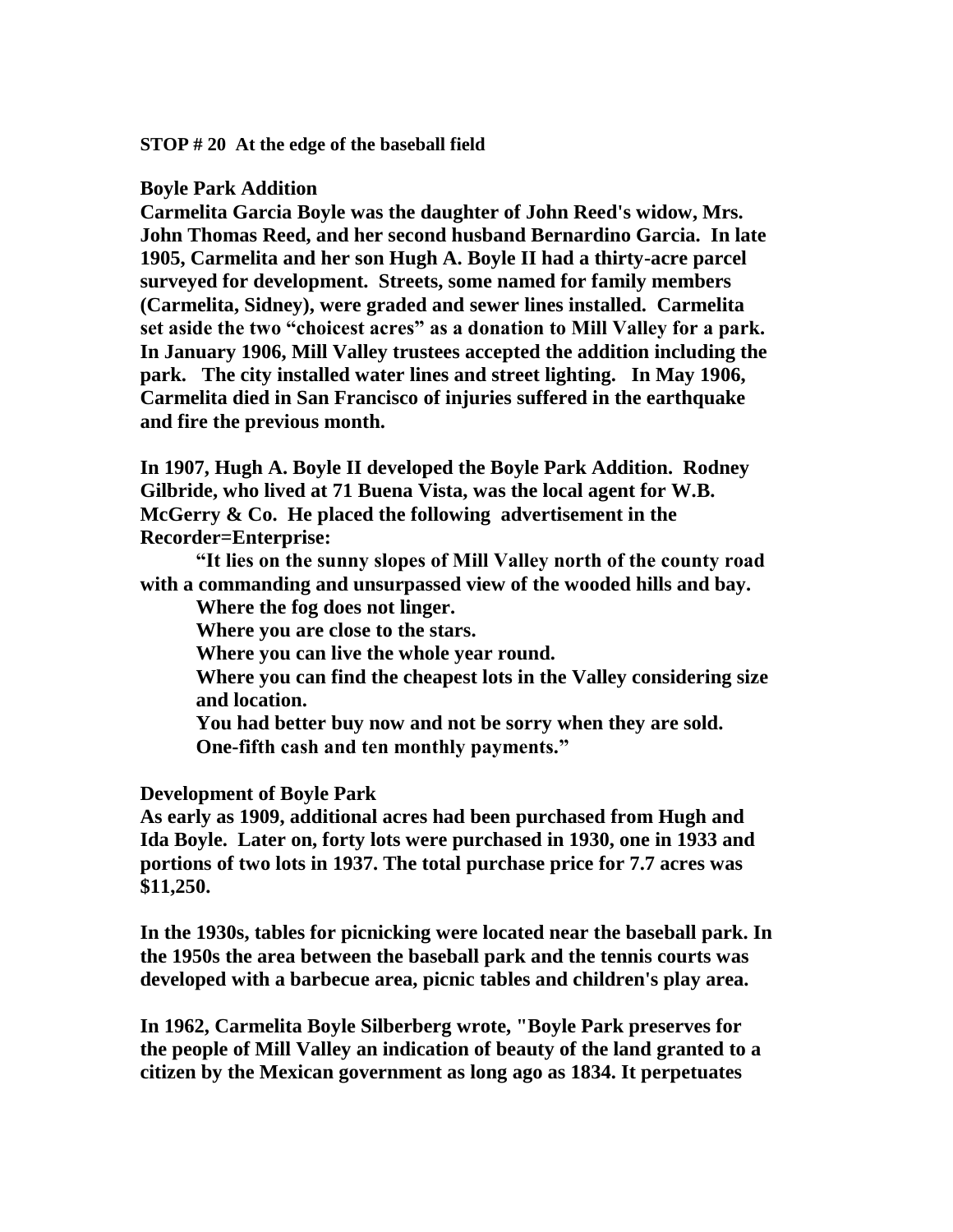**the name of the branch of the family which appreciated the land's great oaks and meandering streams."**

*Walk around or through the redwood grove to the plaque on the opposite side.*

**STOP # 21 At "Nook" Armager Memorial Grove Plaque**

**"Nook" Armager Memorial Grove**

**Leslie Armager was known as "Nook" in Mill Valley. This redwood grove honors his service as a fireman - he was Fire Chief from 1942 to 1969.** 

**The Armager family arrived in Mill Valley from Kentucky early in the 20th century. "Nook" was born in a house on East Blithedale in 1909. Two experiences as a boy portended his future life:**

**1. When he was 12 years old, he and two chums, Edward Bettencourt and John Silva, showed themselves equal to an emergency when they extinguished a grass fire at Alto Ranch that was assuming big proportions. He spent most of his life as a fireman.**

**2. When he was 13 years old, he and his friend, Charles Huntoon, decided to swim across the upper end of Richardson Bay near Alto. After "Nook" reached the opposite shore, Charles called out, obviously in distress. "Nook" swam out to him and began to tow him to shore. But the weight of the stricken boy proved too much for the rescuer. Despite "Nooks" heroic efforts, his companion drowned. In 1961 when he was fire chief, he saved the life of a 3-year old girl after she was found at the bottom of her parents swimming pool. Artificial respiration and a fire department inhalator failed to revive her. In a last desperate effort to save her life, he started the mouth-to-mouth breathing and continued for 15 minutes.** 

**After "Nook" graduated from Tam High, he worked at Varney's Hardware for a short time and also for Russell Symes as a plumber. In 1932, he joined the Mill Valley Fire Department as a relief man. He worked his way up through the ranks. In 1938 he married Nellie Kompf of San Francisco. In 1942 he was promoted to Fire Chief, a position he held for 27 years until his retirement. He died on July 3, 1969 only three days after he had retired.**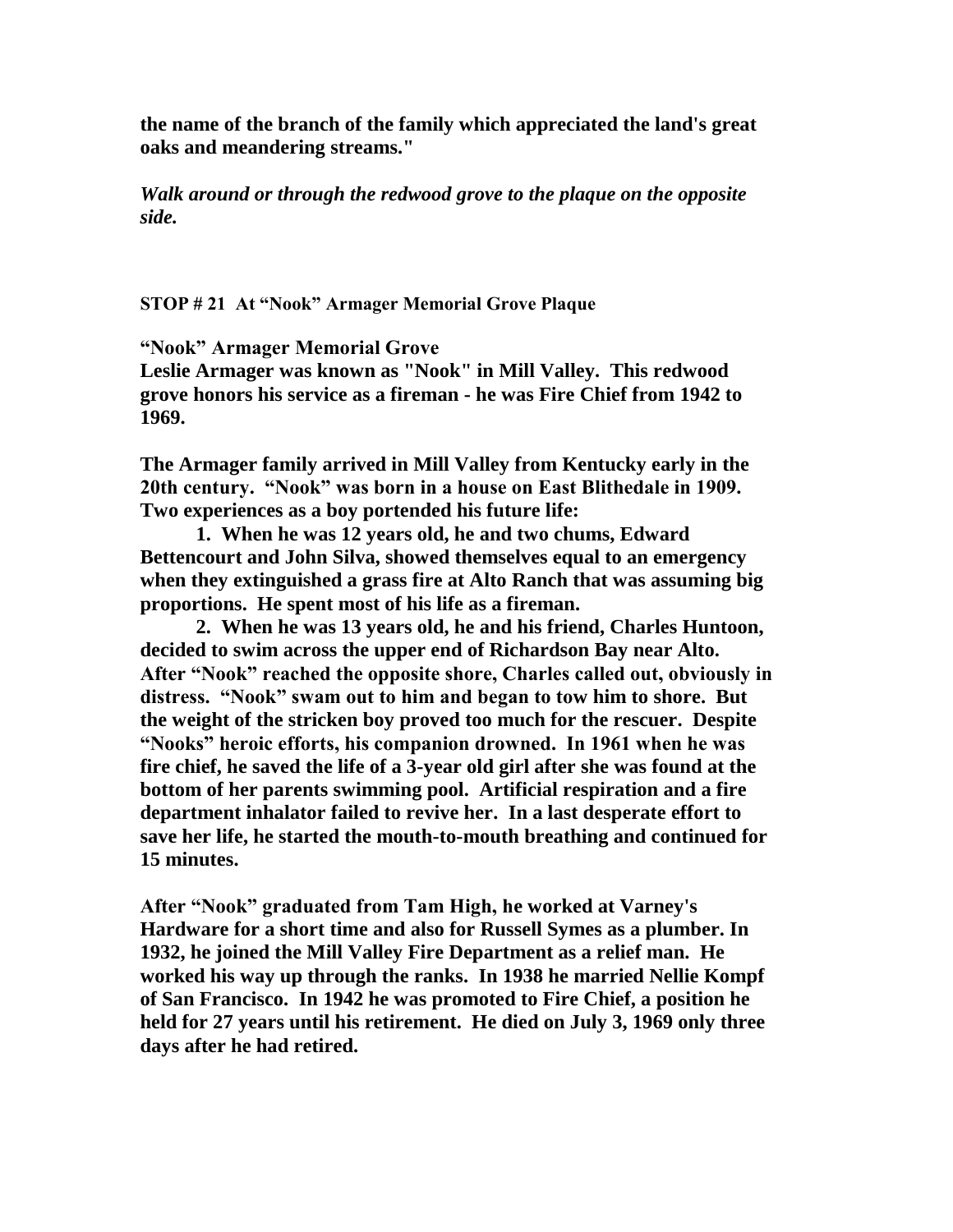**As a fireman and fire chief he had many interesting experiences. He jokingly described the challenges of his job as rescuing children who had locked themselves in the bathroom, extracting a cat caught in the wires under a dishwasher and counseling boys caught playing with matches. Actually, there were many fires to fight. The most destructive fire he fought was in June 1963 when Jolly Market on Miller burned to the ground.** 

*Walk up Thalia on the right side, cross Carmelita at the crosswalk, turn right and walk a short distance on the sidewalk on the left.*

**STOP # 22 Across from 140 Carmelita**

**140 Carmelita** 

**This house was built circa 1909/1910 by B.V. Creighton whose family lived in it until 1945 when it was sold to Louis J. Rilla, a partner in R&R Motors, which was across from the City Hall.** 

**One day a man came by and told Mrs. Rilla that the McNear Brickyard in San Rafael had made the bricks for the stairway. He knew because he had constructed the stairway.** 

*Walk to Sunnyside, cross Sunnyside, turn left and walk on the sidewalk on the right.* 

**STOP # 23 In front of 137 Sunnyside** 

## **137 Sunnyside**

**This house was built in 1925 for Florence and Orin Prichard. At one time they owned a general mercantile store at 108 Throckmorton where the furniture store, Pullman & Co., is today. Florence Prichard was a good friend of Effie Thacker who lived in a house we will see in our final stop. In later years Mrs. Prichard's daughter Florence and her husband Alvin Johnson, a San Francisco police sergeant, raised their children, Dennis and Marcia, in this house. It remained in the family until 1982, shortly after Florence Johnson died. Florence had been the school secretary at both Alto and Edna Maguire Schools.**

*Turn right on Dell and then right on Buena Vista. Walk on the sidewalk an the right to Carmelita.*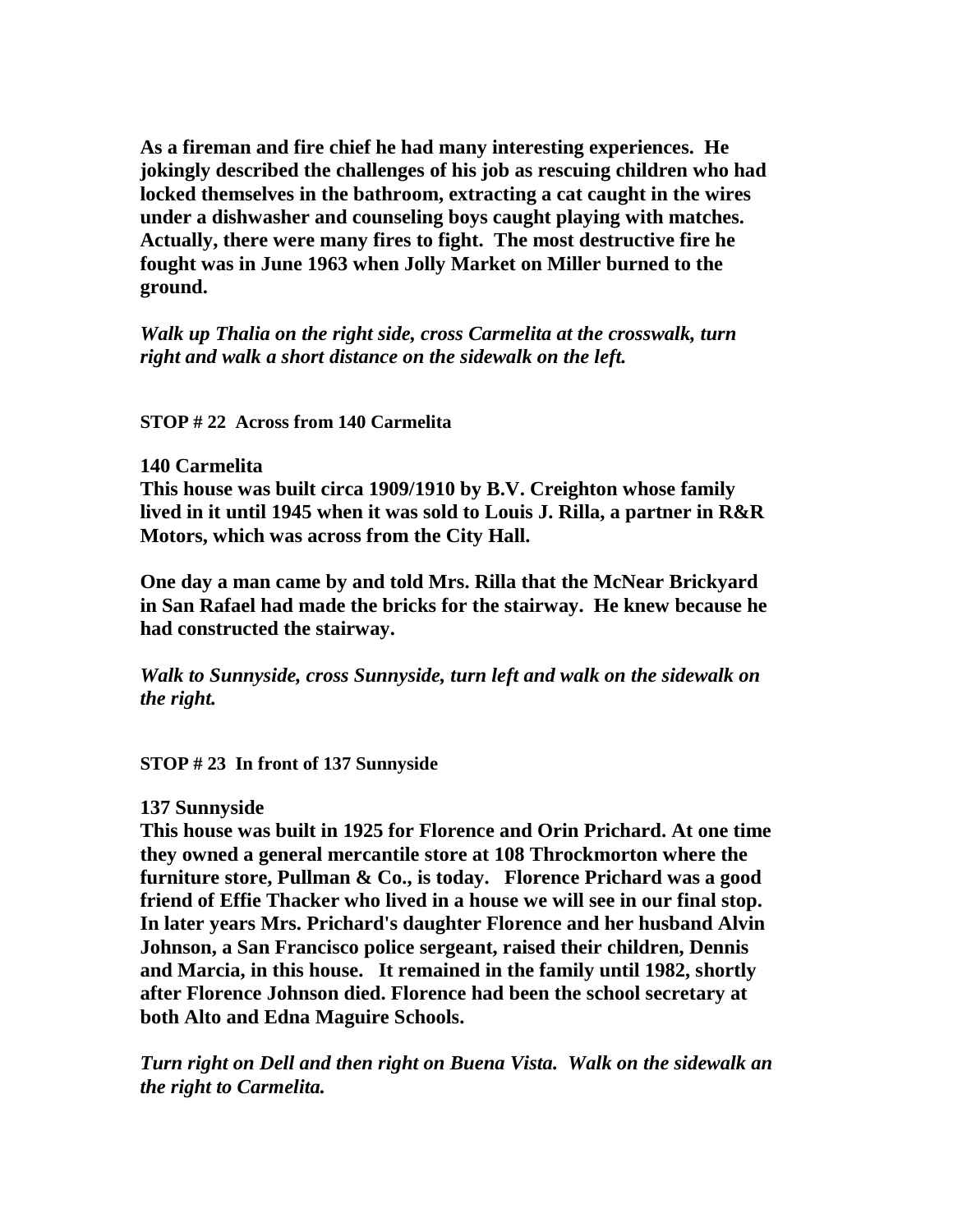## **STOP # 24 On the corner of Buena Vista and Carmelita, catty-corner from 319 Oakdale**

## **319 Oakdale - Chateau Arnoux**

**This home with its castle-like entrance was built circa 1916-1920 by Camille Solon and his wife, Sylvia. Solon was a descendent of an illustrious line of French potters for which the Chateau is named. Sylvia played the organ every Sunday at Mt. Carmel Catholic Church, taught music and gave French lessons. Camille and his brother Albert taught pottery to the tuberculosis patients at the Arequipa Sanitarium in Fairfax. [Arequipa is now owned by the San Francisco Bay Girl Scout Council (5 counties)]**

**Albert Solon founded the famous Solon & Schemmel Tile Company in San Jose which manufactured art tiles from 1920 to 1936. Solon & Schemmel tiles decorate many buildings in the bay area as well as Hearst Castle at San Simeon. Camille Solon was known as a muralist. One of his murals, an 80-foot long depiction of the six days of creation decorated the social hall of the Temple of Religion and Peace at the 1939-40 Golden Gate Exposition on Treasure Island. He enjoyed a long collaboration with famed architect Julia Morgan. For her Hearst Castle project, Camille was director and designer of murals and designer of the beautiful Roman pool which incorporated Solon & Schemmel tiles.** 

**Chateau Arnoux has many unique Solon touches such as handmade Gothic doors and doorways, a hand carved banister, a Gothic mural, hand-tinted leaded windows, a Latin inscription painted on the wall timbers of one room, and, of course, Solon & Schemmel tiles.** 

*Cross Buena Vista, turn left and walk on the sidewalk on the right.*

**STOP # 25 Across the street from 92 Buena Vista**

## **92 Buena Vista**

**This house is a classic example of homes built in Mill Valley in the 1930s. It was built by Mary and William Dux (pronounced Dukes). From 1926 to 1986, Bill Dux and his brother-in-law, Ralph Tieman, owned Tamalpais Hardware located at 30 Miller Ave. Their wives worked in the store and did the monthly billing, all by hand.**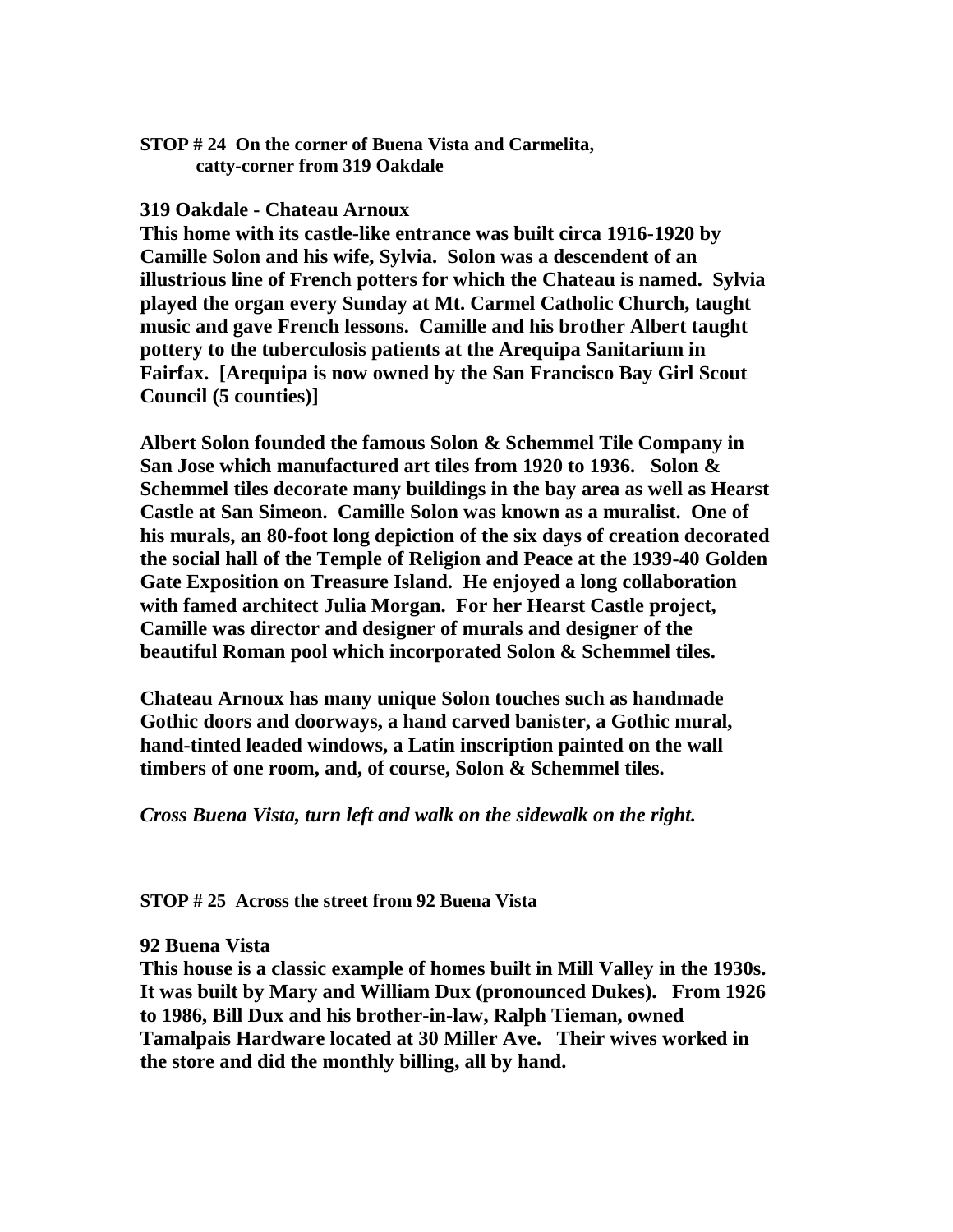**In the 1930s, Bill Dux delivered ice to Mill Valley homes. He would drive to the house, often climb many stairs and put a block of ice in the icebox, usually on the back porch. All this for 25 cents. Bill Dux was very active in the American Legion. He always marched in the Memorial Day and Veterans Day parades proudly wearing his World War 1 Marine Corps Uniform.**

**STOP # 26 In front of 55 Buena Vista at Hill** 

#### **55 Buena Vista**

**This house was built by Jack Garrett who built spec. houses all over Mill Valley. He and his wife, Norma, would live in each house for a while before putting it on the market. Since Norma was a professional singer, most of the houses her husband built had wonderful cathedral ceilings that provided excellent acoustics.** 

**The 1999 Walk Into History included a stop at one of his houses, 144 Hillside.**

*Cross Hill and Buena Vista and walk on sidewalk on left.*

**STOP # 27 Across the street from 35 Buena Vista**

#### **35 Buena Vista**

**This lovely brick and shingle house was built for Effie Thacker in the late 1920's. It was called the "Rose Cottage." At one time she worked at Prichard's Store, which sold general merchandise at 108 Throckmorton, site of todays Pullman & Co., a furniture store. She subsequently managed her own store, "The Bella," which sold ladies ready-to-wear at the present location of Cavallo Shoes, 68 Throckmorton. Her friendship with Mrs. Prichard was well known. They would walk half way home together, then walk a short way back and forth, and finally say goodbye. Almost every evening, they would also get together. We saw the Prichard house at 137 Sunnyside at Stop #22.**

**The Thacker family had moved to Mill Valley from Oakland in 1906. Before Effie Thacker moved to the "Rose Cottage," she and her two sons lived across the street at #42 Buena Vista, with her mother, Mrs. Southworth. Both boys grew up in Mill Valley and attended the Mill**